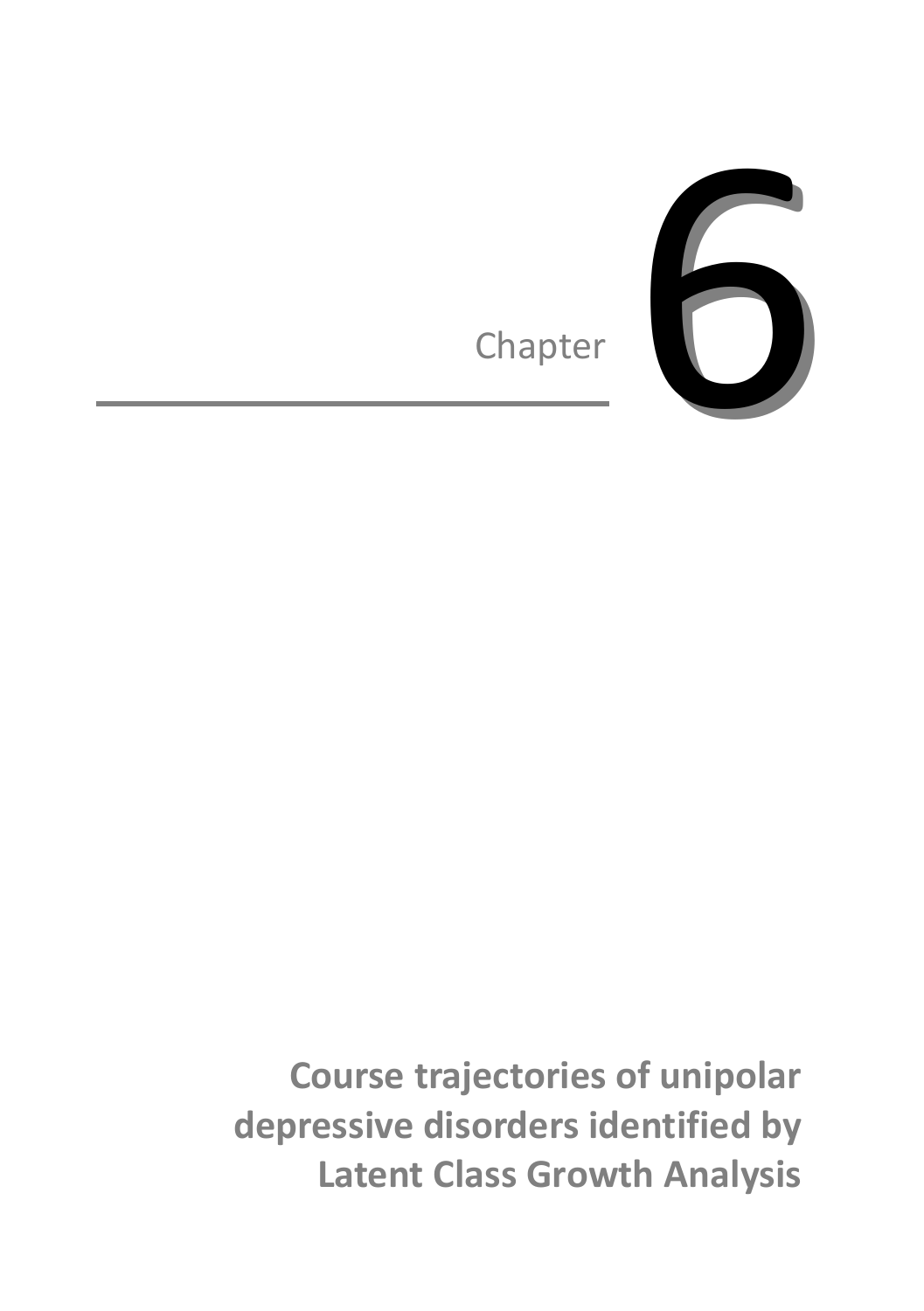### **ABSTRACT**

**Background** Current classification of unipolar depression reflects the idea that prognosis is essential. However, do DSM-categories of Major Depressive Disorder (MDD), Dysthymic Disorder and Double Depression indeed adequately represent clinically relevant course trajectories of unipolar depression? Our aim was to test DSM-categories (MDD, Dysthymic Disorder and Double Depression) in comparison with empirically derived prognostic categories, using a prospectively followed cohort of depressed patients.

**Methods** A large sample (n=804) of outpatients with unipolar depression were derived from a prospective cohort study (NESDA). Using Latent Class Growth Analysis (LCGA) empirically derived two-year course trajectories were constructed. These were compared with DSMdiagnoses and a wider set of putative predictors for class membership.

**Results** Five course trajectories were identified, ranging from mild severity and rapid remission to high severity and chronic course trajectory. Contrary to expectations, over 50% of Dysthymia and Double Depression were allocated to classes with favorable course trajectories, suggesting that current DSM-categories do not adequately represent course trajectories. The class with the most favorable course trajectory differed on a number of characteristics from other classes (younger age, more females, less childhood adversity, less somatic illnesses, lower neuroticism, higher extraversion). Older age, earlier age of onset and lower extraversion predicted poorest course trajectory.

**Conclusion** MDD, Dysthymia and Double Depression did not adequately match empirically derived course trajectories for unipolar depression. For the future classification of unipolar depression, it may be wise to retain the larger, heterogeneous category of unipolar depression, adopting cross-cutting dimensions of severity and duration to further characterize patients.

Didi Rhebergen Femke Lamers Jan Spijker Ron de Graaf Aartjan TF Beekman Brenda WJH Penninx

**Published in:** Psychological Medicine 2011; 7: 1-14.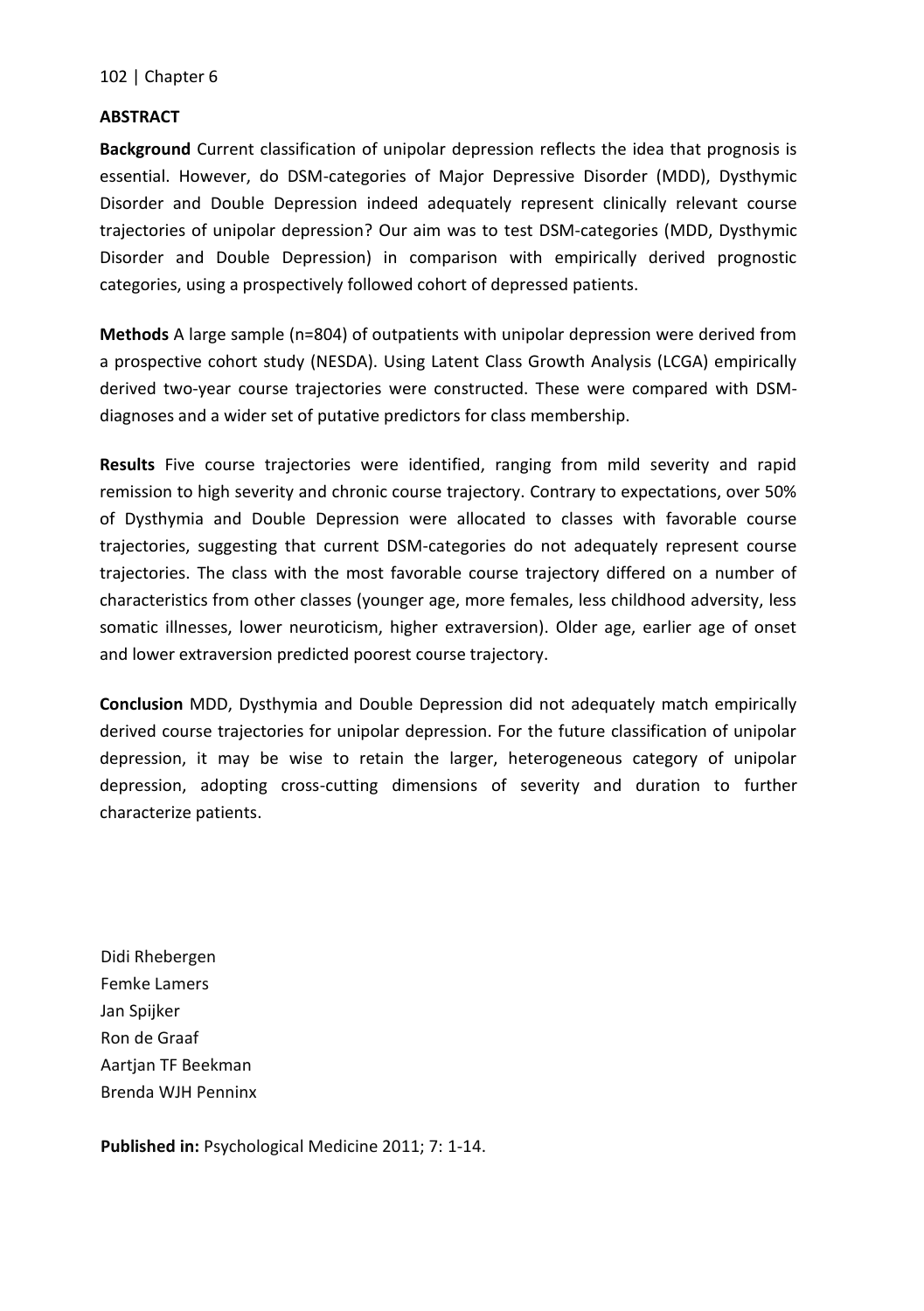# **INTRODUCTION**

From Kraepelin to modern times, course trajectories are an important criterion to validate psychiatric syndromes. In 1980, course was incorporated into the diagnostic criteria of various subtypes of depressive disorders of the Diagnostic and Statistical Manual (DSM), resulting in the diagnostic categories of Major Depressive Disorder (MDD) and Dysthymic Disorder. Over the years, various other unipolar depressive syndromes or subtypes were defined, including Double Depression (the co-occurrence of MDD and Dysthymic Disorder).

This diversity among depressive disorders has been topic of debate, with much of the controversy focusing on whether MDD and Dysthymic Disorder are qualitatively distinct disorders or represent different ends of a severity continuum (Shankman and Klein, 2002). The enormous overlap in diagnoses between MDD and Dysthymic Disorder (Klein et al., 2006) and failure to demonstrate differences between MDD and Dysthymic Disorder on a broad range of demographic, clinical, psychosocial, family history, and treatment response variables (Angst and Wicki 1991; McCullough et al., 2000, 2003) fuelled this debate. Judd et al. (2002) concluded that Dysthymic Disorder is an integral component of the longitudinal structure of MDD, with each symptom level representing a different phase of illness intensity, activity and severity (Judd and Akiskal, 2000). On the other hand, there is evidence to support the existence of specific diagnostic subtypes within the larger group of affective disorders, such as chronic depression (McCullough et al., 2000, 2003).

In order to study the validity of various depressive subtypes, statistical methods designed to cluster heterogeneous outcomes naturally occurring in the data can be helpful. Free from any a priori assumptions, data-driven techniques like Latent Class (Growth) Analysis (LC(G)A), that cluster persons based on their trajectories of a given outcome, may thus result in a more empirically based classification, which can then be compared with the DSM classification of unipolar affective disorders. This way, it can be examined whether different depressive subtypes based on course trajectories can be distinguished and to what extent this corresponds with the current diagnostic categories. To date a number of studies employed this approach to assess course trajectories in depressive disorders across adolescence (Stoolmiller et al., 2005; Olino et al., 2010), and among mothers throughout the childrearing phase (Skipstein et al., 2010, Campbell et al., 2009) or among bereaved caregivers (Li, 2005; Taylor et al., 2008). Colman et al (2007) examined course trajectories over the life course among the general population. However, some of these studies were limited by inclusion of men only (Stoolmiller et al., 2005), use of different measures or informants over time (Stoolmiller et al., 2005; Colman et al. 2007), or combined depressive and anxiety symptoms (Colman et al., 2007). Hence, comparison of latent course trajectories with current DSM-categories for depressive subtypes is lacking.

This study aims to identify clinically relevant course trajectories, derived from LCGA, in a large cohort of currently depressed subjects participating in the Netherlands Study of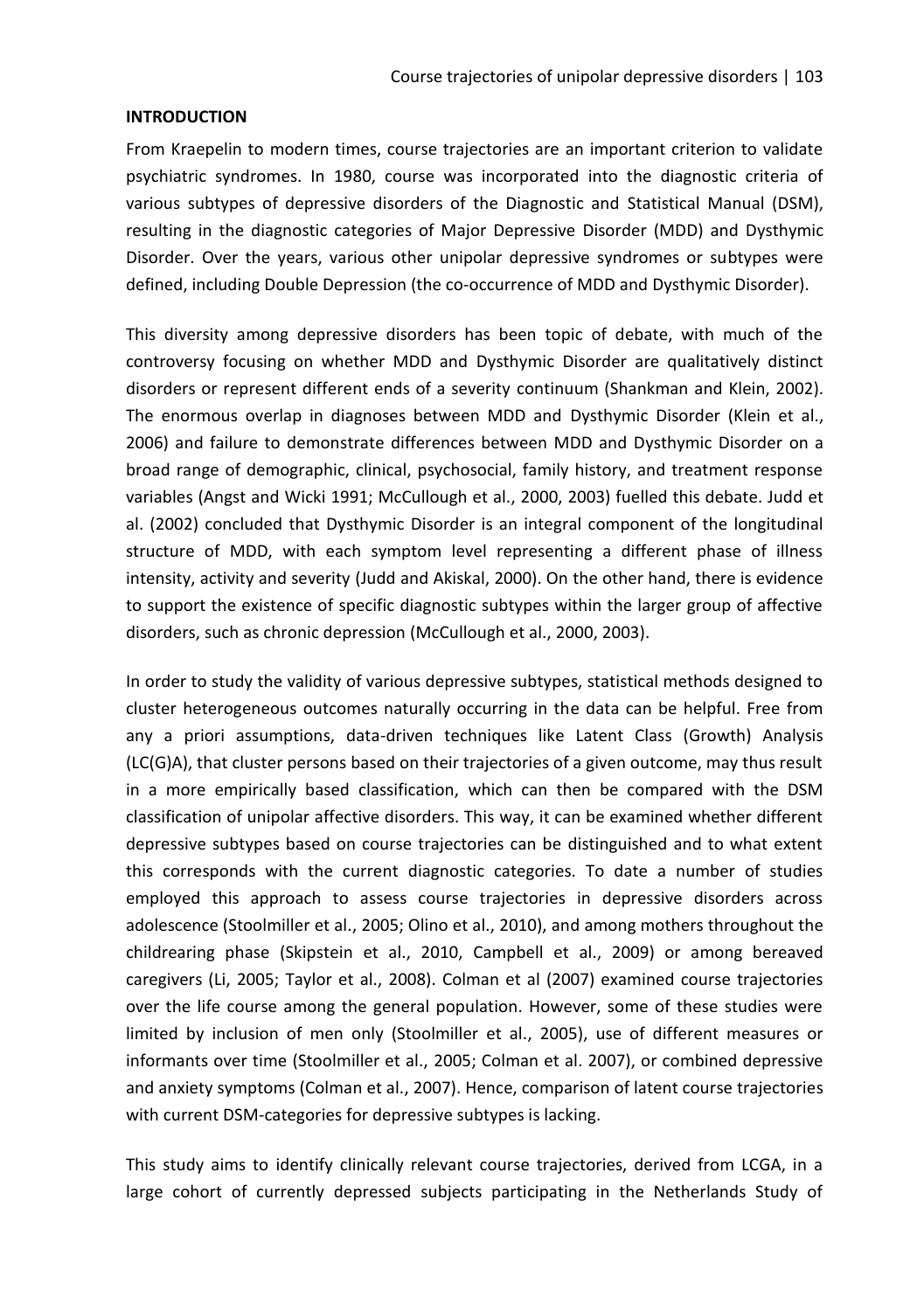Depression and Anxiety (NESDA). To see whether the identified classes actually represent different course trajectories, we briefly validate the classes by means of some external validators. Next, we compare the identified course trajectories with the current diagnostic categories of MDD, Dysthymic Disorder and Double Depression. If DSM-categories sufficiently identify clinical course trajectories, we expect MDD to be the prominent diagnosis in a class with best course trajectory and, additionally, most persons with MDD should be allocated to the class with best course trajectory. Likewise, Dysthymic Disorder should be the most prominent diagnosis in the class with a chronic course, albeit of moderate severity, and most persons with Dysthymia should be allocated to this class. Finally, we expect Double Depression to be the most prominent diagnosis in the class, representing a chronic and severe course trajectory and most persons with Double Depression to be allocated to this particular class. In addition, since DSM-categories suggest particular course trajectories, we examine to what extent DSM-categories predict course trajectories. Finally, we explore the characteristics of each identified class and examine putative predictors of class membership, and hence course trajectory. Besides sociodemographics, comorbid anxiety disorders (Hayden and Klein, 2011), age of onset of depressive symptoms (Klein et al., 1999, Angst et al., 2009), childhood adversity (Hayden and Klein, 2001; Rhebergen et al., 2011), somatic comorbidity (Angst et al., 2009), neuroticism (Rhebergen et al., 2011; Hayden and Klein, 2011) and a family history of depression (Klein et al., 1999, Stoolmiller et al., 2005, Olino et al., 2010) have previously been demonstrated to predict course trajectories. However, some inconsistencies exist. In this study, we examine the predictive value of socio-demographics (age, gender, level of education), comorbid anxiety disorder, age of onset, childhood adversity, number of somatic illnesses, neuroticism, extraversion, and the presence of a family member with depression for class membership.

### **METHODS**

### **Study sample**

The Netherlands Study of Depression and Anxiety (NESDA) is designed to investigate the course and consequences of depressive and anxiety disorders. It is a multi-site naturalistic cohort study of adults (18 to 65 years) recruited from the general population, general practices, and mental health organizations. The method of recruitment was extensively described elsewhere (Penninx et al., 2008). The study protocol was approved by the Ethical Review Board of the VU University Medical Center and written informed consent was obtained from all participants. For the present analysis, we selected respondents from the NESDA baseline assessment with a 6-month Major Depressive Disorder (n=1115) and/or a 6 month Dysthymic Disorder (n=305) (Total n=1158). Of the 1158 persons at baseline, 946 (81.7%) could be followed-up after two years. Attrition in the study population was higher among those with younger age (OR 1.02), lower educational level (OR 1.08) and those with Double Depression (OR 1.47), but was not associated with sex, MDD or Dysthymic Disorder.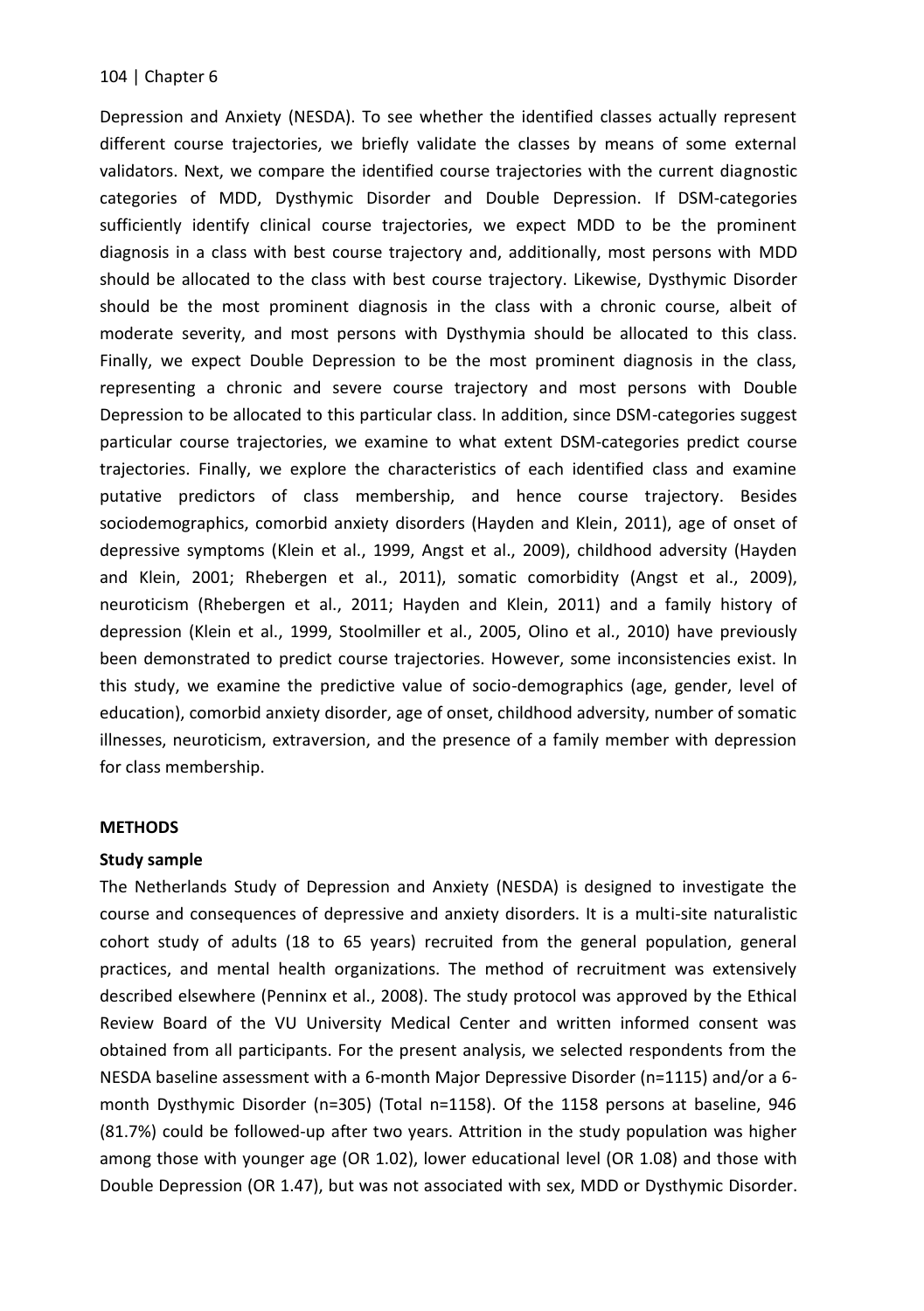Attrition for the NESDA-study was described more extensively elsewhere (Lamers et al., 2012). In order to exclude persons already in remission, we restricted the sample to 804 subjects with a 6-month depressive diagnosis who confirmed symptoms in the month prior to baseline at either the CIDI recency questions or the Life Chart Interview (LCI) (Lyketsos and Nestadt, 1994) (see below) recorded at baseline. Of this final sample, 65.4% were female, with a mean age of 42.0  $(\pm 12.2)$  years and 11.6  $(\pm 3.3)$  years of education. Diagnoses were established using the Composite Interview Diagnostic Instrument (CIDI) version 2.1, according to DSM-IV criteria (World Health Organization, 1998). The CIDI is a structured interview with acceptable reliability and validity (Wittchen, 1994; Wittchen et al., 1996). It was administered by specially trained research staff.

#### **Measurements**

#### *Symptoms of depression*

The LCGA was based on depressive symptoms derived from the Life Chart interview (LCI) (Lyketsos and Nestadt, 1994). The LCI was assessed both at baseline and after two years of follow-up by a trained interviewer. Baseline LCI served to compute a measure of duration of depressive symptomatology (see below). LCI at 2-year follow-up provided the data for the LCGA. First, the occurrence of life events in a particular period is explored to re-fresh memory and then presence of depressive symptoms is assessed during each month of the successive years. In addition, for each month with reported depressive symptoms, the selfreported burden of the symptoms was assessed ranging from no or minimal severity, mild, moderate, severe, or very severe (five point scale). Since the LCI at follow-up retrospectively assessed the burden of depressive symptoms during two years, this resulted in 24 scores of perceived burden of depressive symptoms. None of the 804 respondents had missing data on the LCI at follow-up.

### *External validators*

To assess the validity of the identified course trajectories, we examined the distribution of various putative validators across the identified classes. We examined the total scores on the 30-item Inventory of Depressive Symptomatology – Self Report version (IDS-SR, [www.ids-qids-org\)](http://www.ids-qids-org/) (Rush et al., 1986, 1996), both at baseline and after two years. In addition, the percentage of decline in IDS-score during two years follow-up was calculated. Next, level of functioning was measured by total scores on the WHO Disability Assessment Schedule II (WHO-DAS) (Chwastiak and Von Korff, 2003), both at baseline and after two years of follow-up. Again the percentage of improvement on the WHO-DAS during two years of follow-up was calculated. The WHO-DAS queries difficulties in various domains of life during the last 30 days. We computed total scores based on five domains of the WHO-DAS (cognition, mobility, self-care, interpersonal interactions, participation in society). Finally, we examined the presence of a 6-month CIDI diagnosis of depression and/or Dysthymic Disorder at follow-up.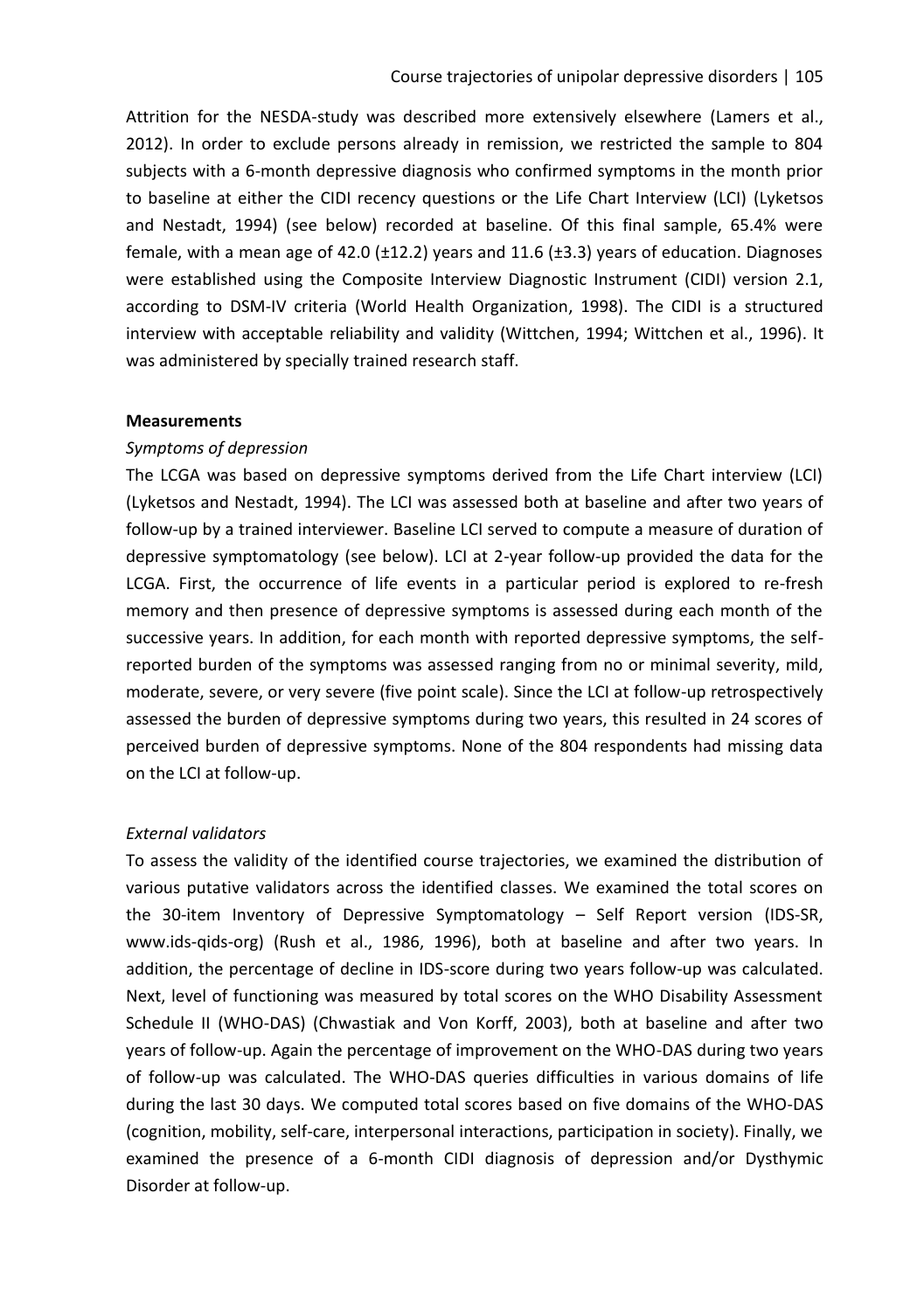## *Depressive categories*

To compare the identified course trajectories with DSM-IV-categories as well as to examine the predictive value of DSM-IV-categories on class membership, we examined the relative distribution of depressive disorders at baseline per class and across classes (i.e. the percentages of baseline disorders across the rows). A depressive disorder at baseline consisted of a 6-month CIDI Major Depressive Disorder (MDD) and/or Dysthymic Disorder at baseline. Various depression groups were defined: Major Depressive Disorder (MDD) (n=573) consisted of those with a MDD and no Dysthymic Disorder. Dysthymic Disorder only (n=34) consisted of those with a Dysthymic Disorder but not a MDD diagnosis. Double Depression (n=197) was defined as Dysthymic Disorder with a comorbid MDD, ignoring the sequence of onset of Dysthymia and MDD.

# *Putative predictors of class membership*

Although DSM-IV depressive categories are also partly based on course and severity measures, we examined additional course and severity markers. This enables us to perform multivariate multinomial logistic regression analyses to test whether DSM-IV-categories have some additional value in the prediction of class membership over other baseline severity and duration measures. As a measure of severity, we used IDS-SR at baseline (see above). This measure was also used as a putative external validator for the identified course trajectories. As a measure of duration, we calculated the number of months with depressive symptoms prior to baseline, using LCI data of the last 5 years prior to baseline, recorded at baseline. Next, we examined the distribution of several other characteristics across the identified course trajectories and their predictive value on class membership (age, gender, level of education, comorbid anxiety disorder, age of onset, childhood adversity, number of somatic illnesses, neuroticism, extraversion, and the presence of a family member with depression). Age was included as a continuous variable. Level of education was measured by years of education. Comorbid anxiety disorder included a 6-month diagnosis of panic disorder (with or without agoraphobia); agoraphobia without history of panic disorder; social phobia and/or generalized anxiety disorder, as recorded by the CIDI. Age of onset of the index disorder was assessed in the CIDI interview. Earliest age was used for those with comorbid disorders. Childhood adversity was assessed using a structured interview from the NEMESIS study (Bijl et al., 1998) in which respondents were asked to retrospectively recall whether they had experienced emotional neglect, psychological abuse, physical abuse or sexual abuse before the age of 16. A childhood index was computed (range 0-4), as previously used (Wiersma et al., 2009). The presence of somatic conditions was assessed in the baseline interview. A count of the number of somatic diseases (including cardiovascular disease, diabetes, lung disease, osteoarthritis, cancer, gastrointestinal disease, liver disease, epilepsy, thyroid disease) for which one receives medical treatment was constructed. Neuroticism and extraversion were assessed by means of the neuroticism and extraversion dimension of the NEO personality questionnaire, a 60-item questionnaire measuring five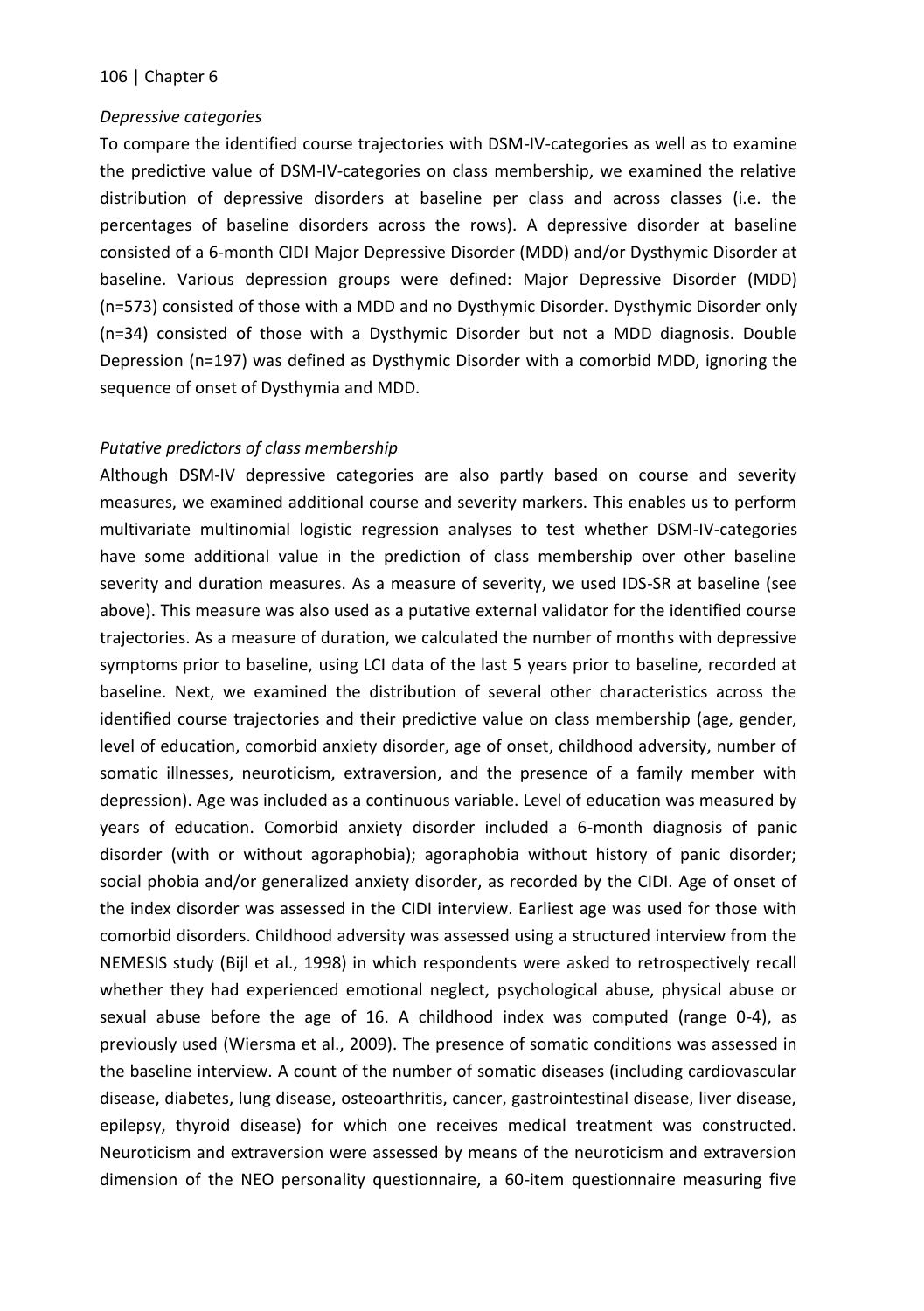personality domains (Costa and McCrae, 1995). The presence of a depressive disorder in first degree family members was assessed using the family tree method (Fyer and Weissman, 1999).

### **Statistical analyses**

To identify distinct classes based on different course trajectories, we performed Latent Class Growth Analysis (LCGA). LCGA is used to identify different classes of persons showing a comparable course of symptoms (Nylund et al., 2007). It starts with one class, suggesting one type of course fitting for all persons. Then successively more classes are added to determine the best-fitting model. Since LCGAs and other mixture models are susceptible to converging on local, rather than global solutions (Nylund et al., 2007), we used multiple random starting values for the estimated models (500 repeats with 20 final optimizations). We increased the number of random starting values when necessary to avoid local solutions. We first fitted standard LCGA with intercept and linear effect of time. Then we successively added a quadratic and cubic slope factor to allow for curved trajectories. These additional growth factors will add computational burden and may add to convergence problems and model instability. Therefore, we fixed the variance and covariance estimates in all models to zero to aid convergence (Jung and Wickrama, 2008). The LCI score was treated in the LCGA as a continuous variable. The LCGAs were conducted using M-plus version 5 (Muthén and Muthén, 2007).

To determine which model best fitted the data, we combined the smallest Bayesian Information Criterion (BIC), the Lo-Mendell-Rubin likelihood ratio test (LMR), entropy and proportions of the classes, with interpretability and clinical relevance of the latent trajectory classes. Of the traditionally used Information Criterions, like Aikaike's (AIC) and Bayesian Information Criterion (BIC), the BIC performs best (Nylund et al. 2007). The accuracy of the Aikaike's Information Criterion (AIC) decreases as the sample size increases, since there is no adjustment for sample size (Nylund et al. 2007). Lower BIC values indicate better model fit. The Lo-Mendell-Rubin test (LMR) provides a p-value, which indicates whether the *k-*1 class model is rejected in favor of the *k* class model. Finally, entropy, as a measure of the quality of classification, is presented for models with more than one class, as well as the proportions of individuals in each class. In order to identify clinically relevant classes, we only considered models with classes greater than five percent.

After the identification of the classes, persons were assigned to their most likely class based on model probabilities. Then, we briefly examined the validity of the identified classes by testing the distribution of the potential validators across classes and we compared the characteristics of participants across the identified classes using two-tailed chi-square statistics for categorical variables, one-way-analysis of variance statistics (ANOVA) for continuous variables. Additional pairwise comparisons were performed to test for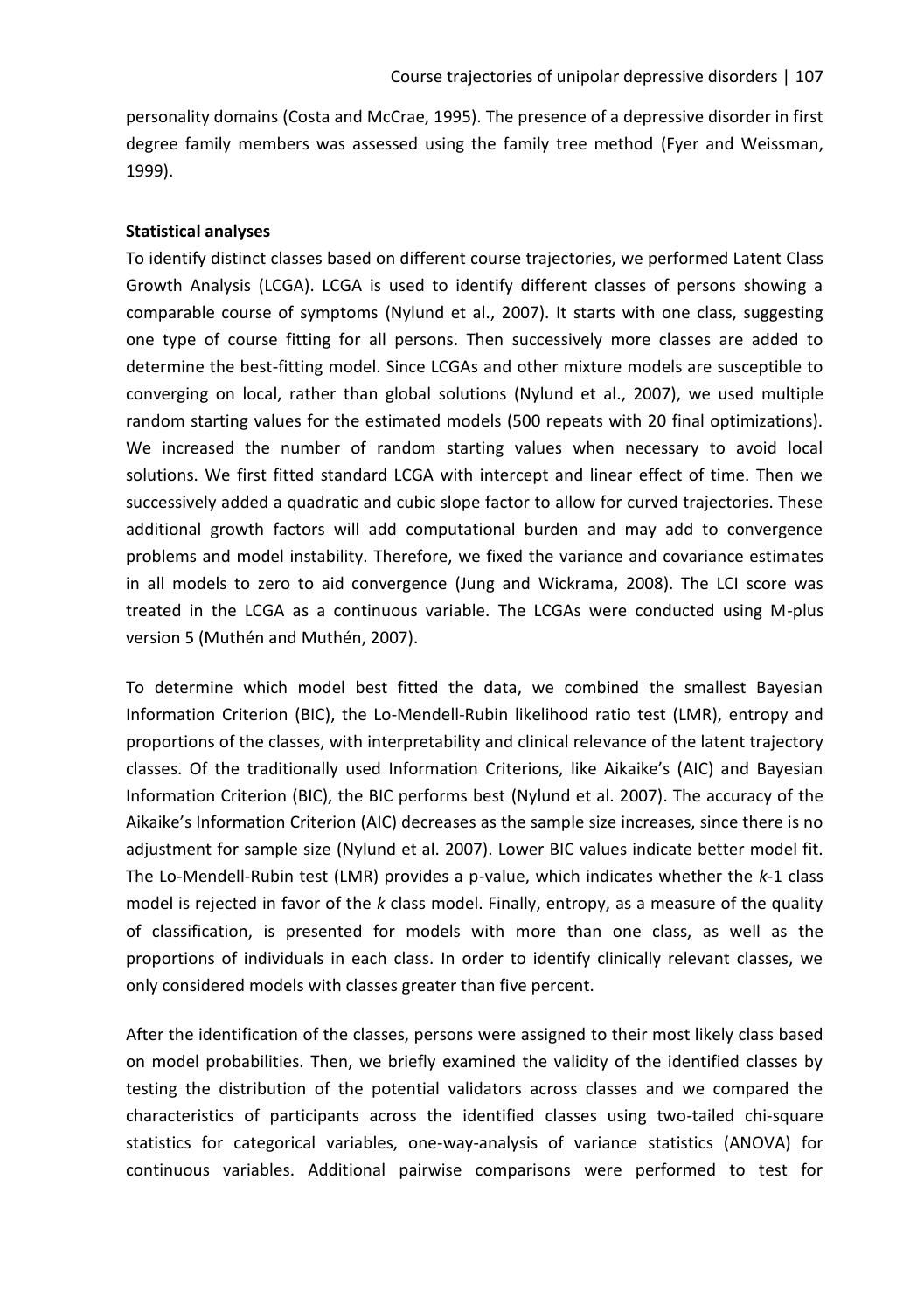differences between pairs of classes. Multivariate, multinomial logistic regression analyses were conducted to examine determinants of class membership. First, the association between DSM-categories and class membership were examined (model 1). Next, the association between severity and duration measures and class membership was examined (model 2). Third, both DSM-categories and severity and duration measures were combined in one model to test any additional predictive value of DSM-categories above measures of severity and duration in predicting class membership (model 3). Finally, the association between other characteristics and class membership was examined. All comparisons were conducted using SPSS (version 15) (SPSS, 2006).

## **RESULTS**

In Table 1 the maximum likelihood values, the Bayesian Information Criteria (BIC), the Entropy, the Lo-Mendell-Rubin (LMR) likelihood ratio tests and the proportion of individuals in each class of each Latent Class Growth model are presented. The standard linear model provided a good representation of the various course trajectories. Addition of cubic and quadratic growth factors resulted in non-fitting models (data not shown). Non-convergence and solutions with inadmissible estimates occurred. Therefore, we altered the random starts to 2000/750, but this didn't yield adequate estimates either. To test the assumption that cubic or quadratic slopes might be present in some but not all classes, we tried to constrain each respective class to follow a linear model, while allowing the other classes cubic or quadratic trajectories. This also did not yield fitting models. Hence, both cubic and quadratic models were considered as non-fitting. Although the BIC values continued to diminish in the linear model, the LMR-test failed to reach significance, from the 6-class model onwards. Hence, the 5-class linear model provided the best fit for the observed data.

| <b>Class</b> | Maximum<br>Likelihood | BIC <sup>1</sup> | <b>ENT</b> | Lo-Mendell-Rubin |         |      | Proportion of individuals in class |                          |                          |                          |      |
|--------------|-----------------------|------------------|------------|------------------|---------|------|------------------------------------|--------------------------|--------------------------|--------------------------|------|
|              |                       |                  |            | $2LL*$           | D       |      | 2                                  | 3                        | $\overline{4}$           | 5                        | 6    |
|              |                       |                  |            |                  |         |      |                                    |                          |                          |                          |      |
|              | $-27123.643$          | 54441.25         | 0.96       | 7895.32          | < 0.001 | 0.58 | 0.42                               | $\overline{\phantom{0}}$ |                          |                          |      |
| 3            | $-25956.525$          | 52127.08         | 0.96       | 2334.24          | .04     | 0.16 | 0.50                               | 0.34                     | $\overline{\phantom{a}}$ |                          |      |
| 4            | $-25267.652$          | 50769.40         | 0.96       | 1377.75          | .03     | 0.10 | 0.49                               | 0.15                     | 0.26                     | $\overline{\phantom{a}}$ |      |
| 5            | $-24752.198$          | 49758.55         | 0.97       | 1030.90          | .01     | 0.44 | 0.24                               | 0.10                     | 0.15                     | 0.07                     |      |
| 6            | $-24438.526$          | 49151.27         | 0.97       | 627.344          | .42     | 0.23 | 0.09                               | 0.43                     | 0.09                     | 0.05                     | 0.12 |

|  |  | Table 1. Parameters of fit of Latent Class Growth Analyses. |
|--|--|-------------------------------------------------------------|
|--|--|-------------------------------------------------------------|

<sup>1</sup>BIC= Bayesian Information Criterion; 2LL= 2 log likelihood; <sup>2</sup>ENT= Entropy

Figure 1 shows the course trajectories of the five identified latent classes. The first class (prevalence 44.3%) was characterized by a rapid remission of symptoms. The second class (prevalence 24.1%) showed a decline of symptoms, albeit slower than class 1. In addition, burden of depressive symptoms at baseline was higher compared to the first class. The third class (prevalence 9.8%) showed a gradual decline of symptom, but initial depression severity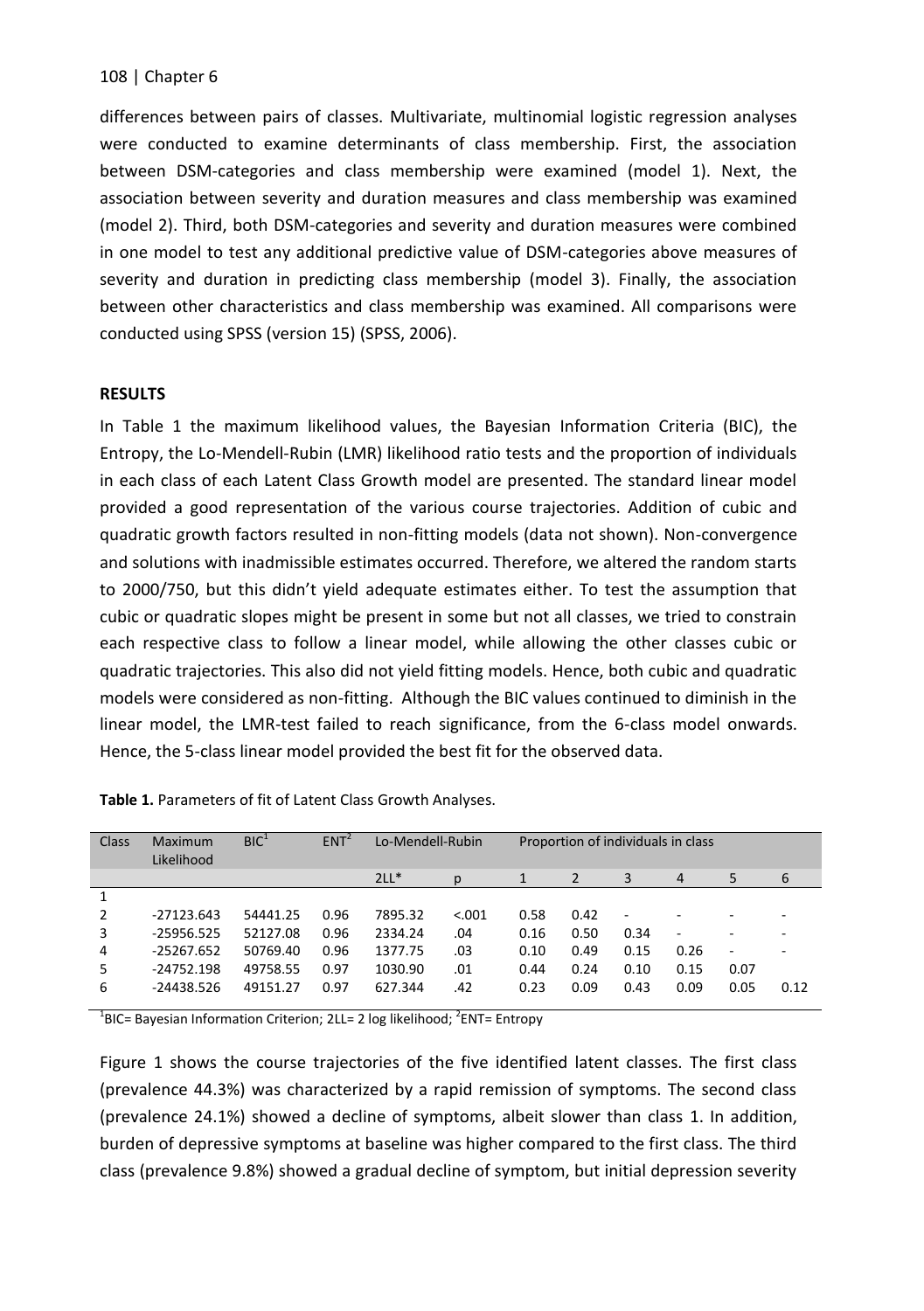was higher than both previous classes. The fourth class (prevalence 15.0%) had a chronic course trajectory, of moderate depression severity. Finally, the fifth class (prevalence 6.7%) had a chronic course trajectory, with the highest burden of depressive symptoms.



**Figure 1.** Identified course trajectories, derived from Latent Class Growth Analysis.

To facilitate interpretation, class numbering corresponds to increasing severity and/or duration of depressive symptoms.

### *Validation of the course trajectories*

We tested the validity of the 5-class model by examining the distribution of severity measures (IDS-score, level of functioning) and measures of change (decline IDS-score, improvement of functioning, CIDI-diagnosis of depression after two years) across the identified course trajectory classes (Table 2). As expected, both extremes, class 1 (remission) and class 5 (chronic severe), were markedly distinct from each other on all parameters. Next, we expected that classes of similar severity at baseline (class 2 and 4, class 3 and 5) do not differ on baseline severity measures, but differ on measures of change. This was confirmed. In addition, we expected no differences between chronic course trajectories (class 4 and 5) on measures of change (decline IDS-score, improvement in functioning), whereas difference in severity measures are expected. This was also confirmed. The course trajectory over two years of class 3 (decline, severe) could only partly be confirmed by external validators. Despite expectations that class 3 (decline, severe) would improve over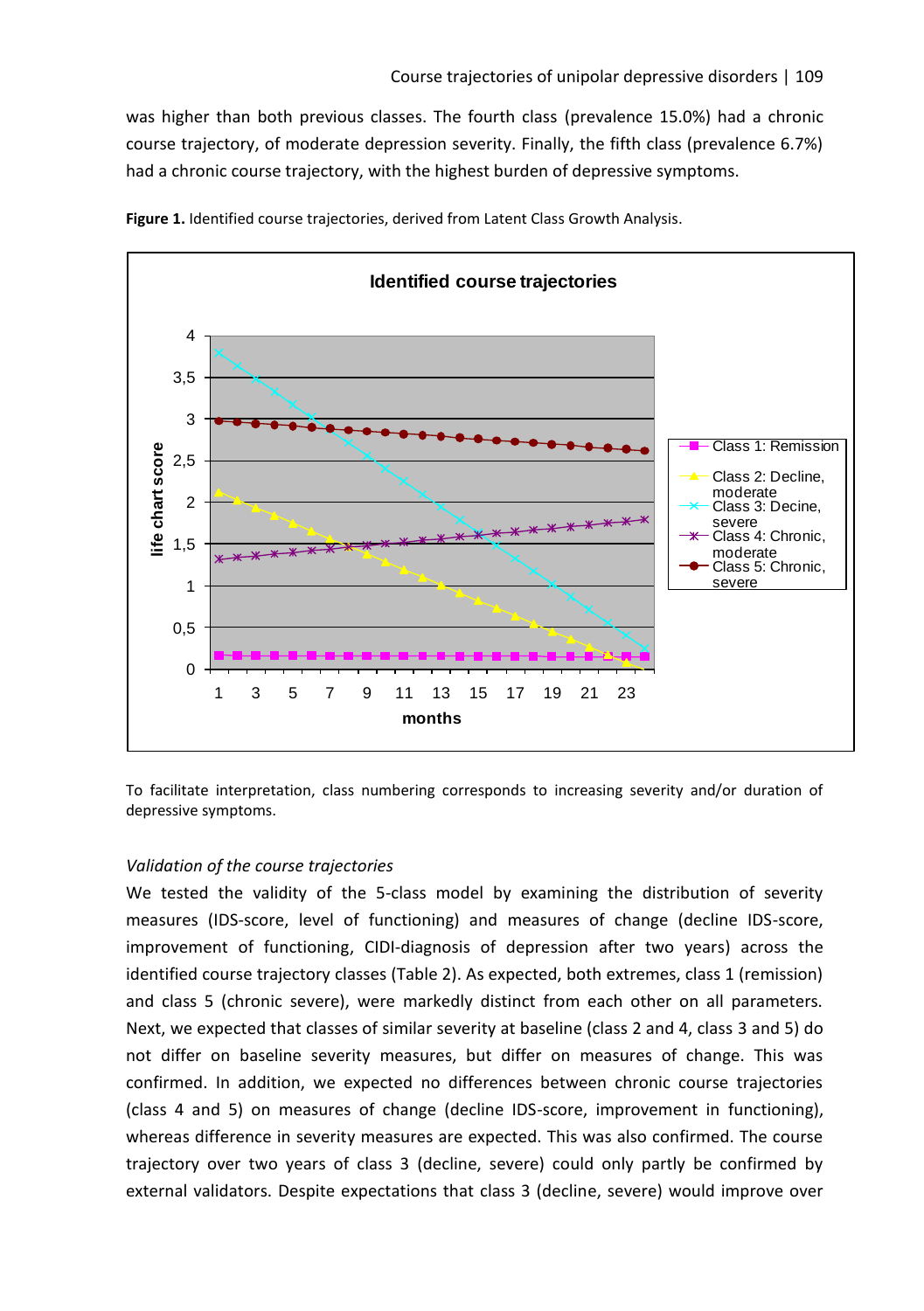time, severity measures of class 3 after two years were more similar to class 4 (chronic, moderate) (no significant differences, except baseline severity measures) than to class 2 (decline, moderate). In addition, we expected classes 3 (decline, severe) and 4 (chronic, moderate) to differ on all parameters. However, they only differed significantly in baseline functioning. To conclude, our LCGA-identified model could largely be confirmed by external validators.

# *Depressive diagnoses*

As presented in Table 3, we tested the distribution of the baseline DSM-IV categories of Major Depressive Disorder, Dysthymic Disorder, and Double Depression across the identified trajectory classes. As expected, comparisons of the relative distribution of depressive disorders per class showed that the percentage of MDD gradually and significantly declined when course trajectories worsened, whereas the percentage of Double Depression gradually rose. In addition, the fourth class (chronic, moderate) had within the class the highest relative percentage of persons with Dysthymic Disorder (9.1%) and the fifth class (chronic, severe) had a relatively high percentage of persons with Double Depression (44.4%). However, when DSM-categories represent clinically relevant course types, persons with MDD should mainly be allocated to the most favourable course trajectory, whereas persons with Dysthymia en Double Depression should mainly be allocated to the chronic classes. To examine this assumption, we compared the distribution of baseline depressive disorders across classes (i.e. the percentages of baseline disorders across the rows). As expected, Major Depressive Disorder was most prevalent among the rapidly improving, mild class (class 1, 50%). However, almost two third (61.7%) of the persons with Dysthymic Disorder at baseline was allocated to the best course trajectory classes (38.2% class 1; 23.5% class 2). Similarly, over half of the persons with Double Depression were allocated to the best course trajectory classes (28.4% class 1; 26.4% class 2), a significantly higher percentage compared to other classes. This is in contrast to our a priori assumptions.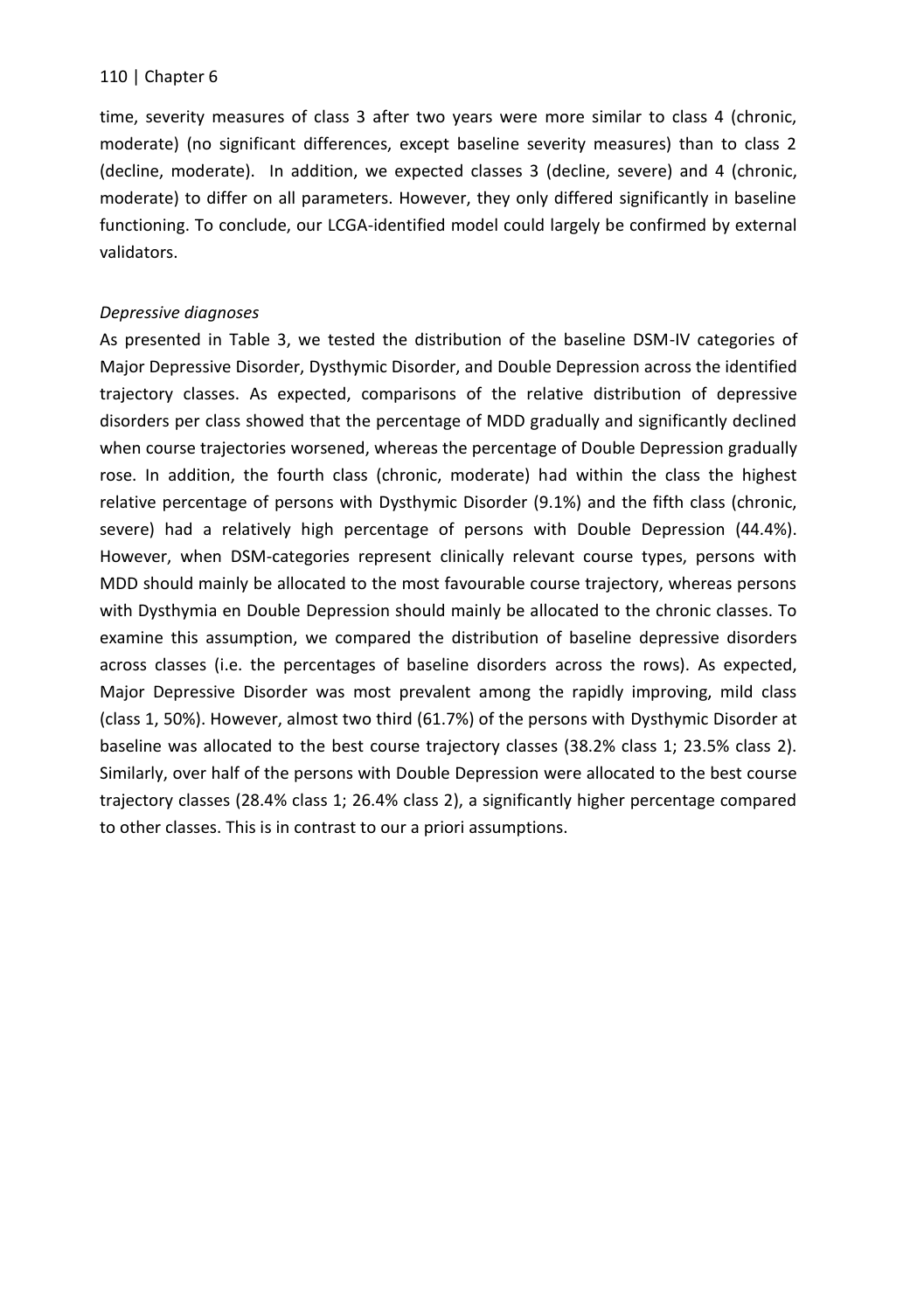**Table 2**. Distribution of putative validators across the identified latent course trajectories.

| Class description                              | Class 1       | Class 2           | Class 3     | Class 4           | Class 5     | Overall         |
|------------------------------------------------|---------------|-------------------|-------------|-------------------|-------------|-----------------|
|                                                | Remission,    | Decline,          | Decline,    | Chronic,          | Chronic,    | statistics      |
|                                                | mild severity | moderate severity | Severe      | moderate severity | severe      |                 |
|                                                | $n = 356$     | $n = 194$         | $n = 79$    | $n = 121$         | $n=54$      | $X^2$ (df)/     |
|                                                | (44.3%)       | (24.1%)           | $(9.8\%)$   | $(15.0\%)$        | (6.7%)      | F(df)           |
|                                                |               |                   |             |                   |             | p-value         |
| IDS at baseline, mean (±SD)                    | 30.3(10.8)    | 35.6 (10.4)       | 38.6 (10.5) | 35.7(11.5)        | 41.1 (9.9)  | 21.9(4) < .001  |
| IDS at 2-year follow-up, mean (±SD)            | 18.1(9.8)     | 25.3(12.1)        | 28.8 (13.4) | 28.0 (13.0)       | 33.4 (11.6) | 40.5(4) < 0.001 |
| Percentage decline of IDS-score during 2-year  |               |                   |             |                   |             |                 |
| follow-up $(\%)$                               | 36.2 (34.6)   | 27.4 (32.8)       | 23.3(35.2)  | 19.1 (32.5)       | 17.2 (25.8) | 9.1(4) < .001   |
| Functioning (high scores = low functioning) at |               |                   |             |                   |             |                 |
| baseline, mean (±SD)                           | 67.7(17.7)    | 75.4 (17.5)       | 80.0(19.5)  | 73.9 (17.5)       | 81.3(15.2)  | 15.0(4) < .001  |
| Functioning (high scores= low functioning)     |               |                   |             |                   |             |                 |
| after 2-year follow-up, mean $(\pm SD)$        | 25.2(18.1)    | 34.7 (21.3)       | 41.1(21.3)  | 37.9 (21.9)       | 51.4(23.1)  | 29.9(4) < 001   |
| Percentage improvement in functioning during   |               |                   |             |                   |             |                 |
| 2-year follow-up (%)                           | 63.5(25.6)    | 54.8 (24.8)       | 48.1 (26.3) | 50.1(24.0)        | 37.1(25.4)  | 19.1(4) < 001   |
| Current CIDI-diagnosis of depression after 2-  |               |                   |             |                   |             |                 |
| year follow-up                                 | 24.5%         | 60.3%             | 62.0%       | 73.6%             | 100%        | 185.8(4) < .001 |

Significant differences across classes (p<.05): Class 1 versus 2: All parameters significantly different; Class 1 versus 3: All parameters significantly different; Class 1 versus 4: All parameters significantly different; Class 1 versus 5: All parameters significantly different; Class 2 versus 3: IDS-baseline, IDS-2yrs, (functioning baseline p=.06), functioning-2 years, improvement functioning; Class 2 versus 4: Decline IDS, CIDI-disorder after two years, (IDS-2 yrs p=.06); Class 2 versus 5: All parameters significantly different; Class 3 versus 4: (IDS-baseline p=.07), functioning-baseline; Class 3 versus 5: IDS-2 yrs, functioning-2 yrs, improvement functioning, CIDI-disorder after two years; Class 4 versus 5: All parameters significantly different, except change-IDS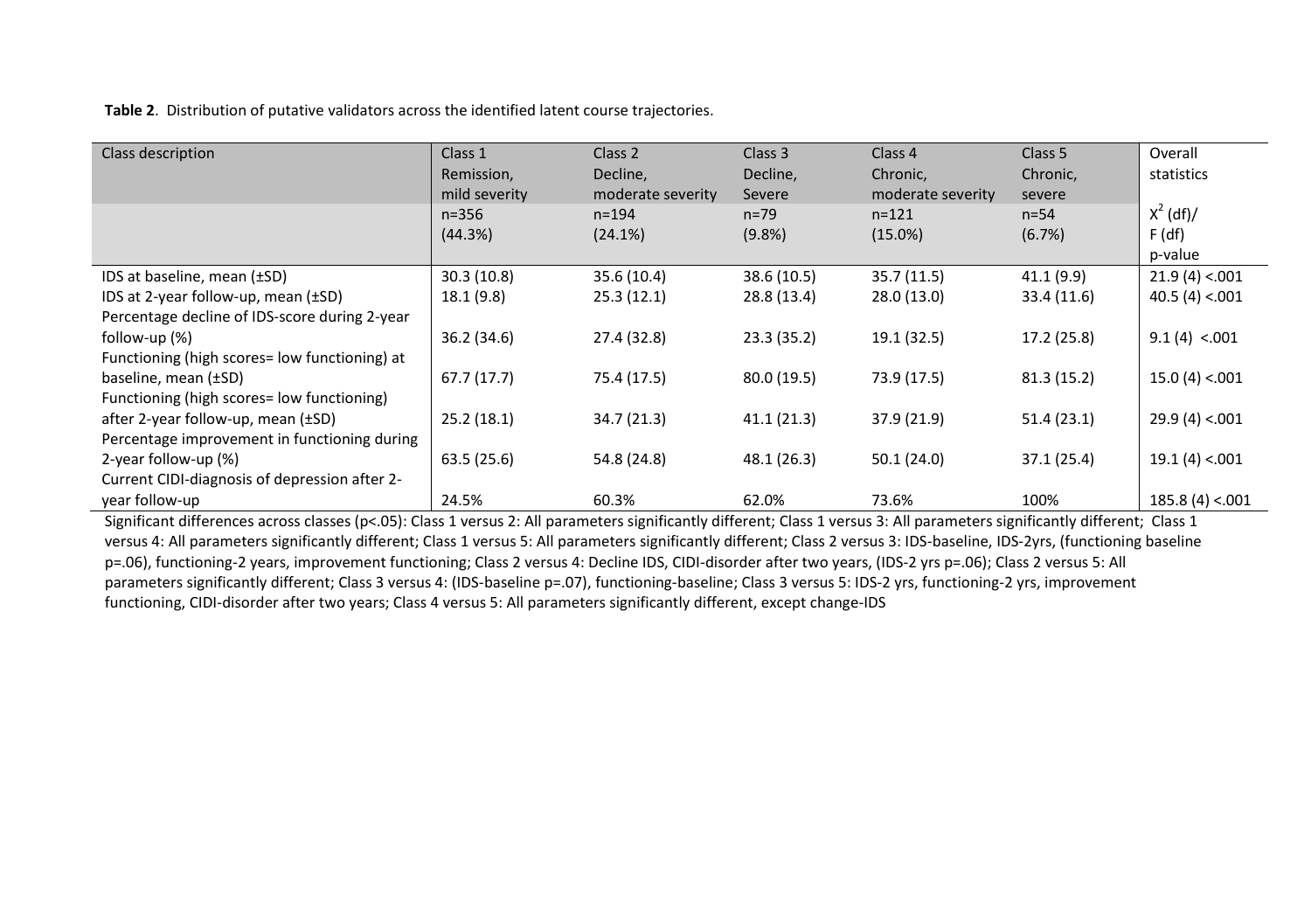**Table 3**. Distribution of putative risk factors across the identified latent course trajectories.

| Class description                                       | Class 1       | Class 2           | Class 3     | Class 4           | Class 5      | Overall statistics |
|---------------------------------------------------------|---------------|-------------------|-------------|-------------------|--------------|--------------------|
|                                                         | Remission,    | Decline,          | Decline,    | Chronic,          | Chronic,     |                    |
|                                                         | mild severity | moderate severity | severe      | moderate severity | severe       | $X^2$ (df)/F (df)  |
|                                                         | n=356 (44.3%) | n=194 (24.1%)     | n=79 (9.8%) | $n=121(15.0%)$    | $n=54(6.7%)$ | p-value            |
| <b>Baseline DSM-diagnosis</b>                           |               |                   |             |                   |              |                    |
| Depressive disorders per class                          |               |                   |             |                   |              |                    |
| - Major Depressive Disorder                             | 80.6          | 69.1              | 67.1        | 58.7              | 51.9         |                    |
| - Dysthymic Disorder                                    | 3.7           | 4.1               | 0           | 9.1               | 3.7          | 46.0(8) < .001     |
| - Double Depression                                     | 15.8          | 26.8              | 32.9        | 32.2              | 44.4         |                    |
| Depressive disorders across classes                     |               |                   |             |                   |              |                    |
| Major Depressive Disorder (% of MDD at baseline, n=573) | 50.0          | 23.4              | 9.3         | 12.4              | 4.9          | 35.4(4) < .001     |
| Dysthymic disorder (% of Dysthymia at baseline, n=34)   | 38.2          | 23.5              | 0           | 32.4              | 5.9          | 10.9(4) .03        |
| Double Depression (% of DD at baseline, n=197)          | 28.4          | 26.4              | 13.2        | 19.8              | 12.2         | 33.7(4) < .001     |
| Severity/ duration                                      |               |                   |             |                   |              |                    |
|                                                         |               |                   |             |                   |              |                    |
| IDS at baseline, mean (±SD)                             | 30.3(10.8)    | 35.6 (10.4)       | 38.6 (10.5) | 35.7(11.5)        | 41.1(9.9)    | 21.9(4) < .001     |
| Depressed months prior to baseline, mean (±SD)          | 18.0 (15.6)   | 21.6(16.7)        | 26.4 (17.9) | 28.0 (18.8)       | 28.0 (16.8)  | 12.2(4) < .001     |
| <b>Other characteristics</b>                            |               |                   |             |                   |              |                    |
| Age, mean (±SD)                                         | 40.7 (12.5)   | 42.8 (12.5)       | 41.2 (11.8) | 44.4 (10.9)       | 43.5(11.6)   | 2.8(4).03          |
| Gender (% female)                                       | 69.3          | 63.4              | 67.1        | 59.5              | 57.4         | 6.2(4).18          |
| Education, mean (±SD)                                   | 11.7(3.2)     | 11.5(3.3)         | 11.2(3.1)   | 11.3(3.5)         | 11.9(3.8)    | 0.7(4) .59         |
| Comorbid anxiety disorder (any disorder) (% yes)        | 61.1          | 66.0              | 67.1        | 63.6              | 74.1         | 4.3(4).37          |
| Age of onset of depression, mean (±SD)                  | 27.8(12.2)    | 28.1(13.1)        | 27.6 (13.8) | 28.1 (12.7)       | 22.4(11.6)   | 2.4(4).05          |
| Childhood trauma, mean (±SD)                            | 1.1(1.1)      | 1.3(1.2)          | 1.4(1.3)    | 1.4(1.3)          | 1.4(1.3)     | 2.6(4).04          |
| No. somatic illnesses, mean (±SD)                       | 0.6(0.9)      | 0.7(0.9)          | 0.8(1.0)    | 1.0(1.2)          | 0.8(0.8)     | 3.1(4).01          |
| Neuroticism, mean (±SD)                                 | 41.5(6.8)     | 43.3(6.4)         | 44.5 (5.7)  | 43.6(6.3)         | 44.3 (4.9)   | 6.6(4) < .001      |
| Extraversion, mean (±SD)                                | 34.2(6.6)     | 31.8(6.1)         | 31.4(7.2)   | 31.9(5.8)         | 30.5(7.0)    | 8.8(4) < .001      |

Significant differences across classes (p<.05): Class 1 versus 2: MDD, DD, IDS-baseline, months depressed, age, neuroticism, extraversion; Class 1 versus 3: MDD, DD, IDS-baseline, months depressed, childhood adversity, neuroticism, extraversion; Class 1 versus 4: MDD, Dysthymia, DD, IDS-baseline, months depressed, age, gender, childhood adversity, somatic illnesses, neuroticism, extraversion; Class 1 versus 5: MDD, DD, IDS-baseline, months depressed, age of onset, childhood adversity, neuroticism, extraversion; Class 2 versus 3: (Dysthymia p=.07), IDS-baseline, months depressed; Class 2 versus 4: MDD, (Dysthymia p=.07), months depressed, somatic illnesses; Class 2 versus 5: MDD, DD, IDS-baseline, months depressed, family with depression; Class 3 versus 4: Dysthymia, age; Class 3 versus 5:Age of onset; Class 4 versus 5:IDS-baseline, age of onset, family with depression. Abbreviations: MDD= Major Depressive Disorder, DD= Double Depression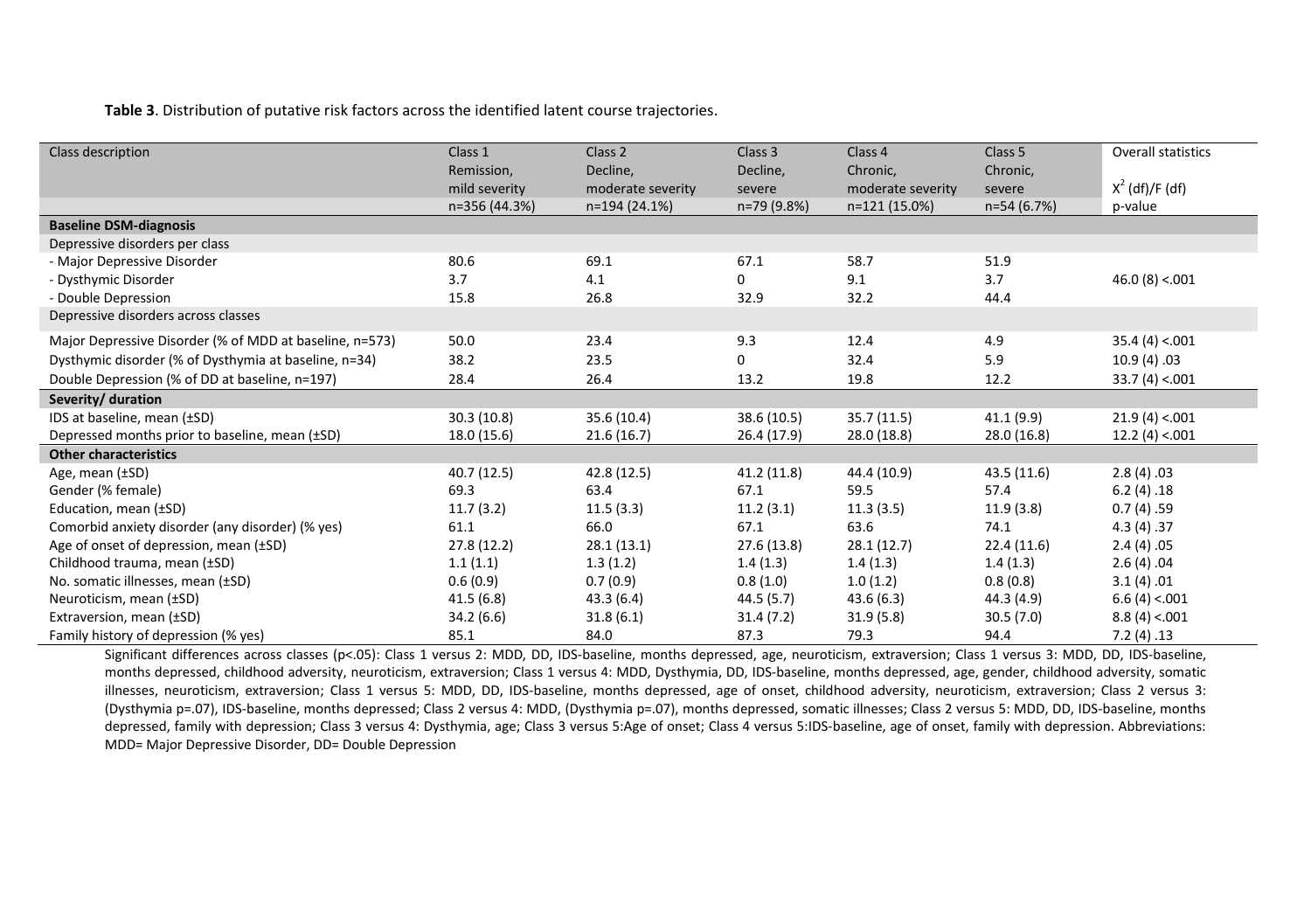**Table 4.** Results from multivariate, multinomial, logistic regression analyses associating baseline diagnosis, severity and duration and other characteristics with the identified course trajectories, compared to the most favorable course trajectory (class 1) (reference).

| Reference= class 1                                     | Class <sub>2</sub>  | Class 3             | Class 4             | Class <sub>5</sub> |  |
|--------------------------------------------------------|---------------------|---------------------|---------------------|--------------------|--|
| Remission, mild severity                               | Decline,            | Decline,            | Chronic,            | Chronic,           |  |
|                                                        | moderate severity   | Severe              | moderate severity   | severe             |  |
|                                                        | OR (95% CI)         | OR (95% CI)         | OR (95% CI)         | OR (95% CI)        |  |
| Model 1: Baseline DSM-diagnosis                        |                     |                     |                     |                    |  |
| -Major Depression                                      | Reference           | Reference           | Reference           | Reference          |  |
| -Dysthymic Disorder                                    | 1.31 (0.53-3.24)    | <b>NA</b>           | 3.41 (1.47-7.93)    | 1.570.34-7.32)     |  |
| -Double Depression                                     | 1.98 (1.29-3.05)    | 2.51 (1.45-4.34)    | 2.81 (1.73-4.55)    | 4.38 (2.37-8.10)   |  |
| Model 2: Severity/ duration                            |                     |                     |                     |                    |  |
| IDS score at baseline <sup>a</sup>                     | $1.61$ (1.33-1.95)  | $2.03(1.56-2.65)$   | 1.49 (1.19-1.87)    | 2.56 (1.86-3.52)   |  |
| Months depressed prior to baseline <sup>a</sup>        | $1.13(0.93-1.37)$   | 1.40 (1.09-1.80)    | 1.62 (1.32-2.00)    | 1.46 (1.09-1.95)   |  |
| Model 3: Baseline DSM-diagnosis, severity and duration |                     |                     |                     |                    |  |
| -Major Depression                                      | Reference           | Reference           | Reference           | Reference          |  |
| -Dysthymic disorder                                    | $1.35(0.54-3.41)$   | <b>NA</b>           | 2.80 (1.16-6.76)    | 1.58 (0.33-7.70)   |  |
| -Double Depression                                     | 1.53 (0.93-2.54)    | 1.31 (0.68-2.52)    | $1.44(0.81 - 2.56)$ | 2.35 (1.13-4.88)   |  |
| IDS score at baseline <sup>a</sup>                     | $1.59(1.31-1.93)$   | 1.99 (1.52-2.60)    | 1.50 (1.20-1.89)    | 2.48 (1.80-3.42)   |  |
| Months depressed prior to baseline <sup>a</sup>        | $1.03(0.83-1.29)$   | 1.33 (1.00-1.78)    | 1.48 (1.16-1.88)    | $1.21(0.87-1.69)$  |  |
| Model 4: Characteristics (full adjustment)             |                     |                     |                     |                    |  |
| Higher age <sup>a</sup>                                | 1.20 (0.96-1.50)    | $0.97(0.71-1.33)$   | $1.29(0.99-1.68)$   | 1.45 (1.03-2.04)   |  |
| Female                                                 | $0.78(0.53-1.16)$   | $0.84(0.49-1.46)$   | $0.63(0.38-0.99)$   | $0.55(0.30-1.04)$  |  |
| Higher education <sup>a</sup>                          | $0.97(0.82 - 1.15)$ | $0.92(0.73 - 1.17)$ | $0.96(0.79-1.17)$   | $1.06(0.81-1.38)$  |  |
| Comorbid anxiety                                       | $1.01(0.68-1.49)$   | $0.92(0.53 - 1.59)$ | $0.85(0.54-1.35)$   | 1.44 (0.72-2.88)   |  |
| Earlier age of onset                                   | $1.51(0.81 - 1.27)$ | $0.92(0.66 - 1.27)$ | $1.10(0.85-1.43)$   | 1.79 (1.23-2.63)   |  |
| Childhood adversity <sup>a</sup>                       | $1.08(0.93-1.26)$   | $1.15(0.93-1.42)$   | $1.19(0.99-1.43)$   | 1.08 (0.84-1.39)   |  |
| Somatic illnesses <sup>a</sup>                         | $0.97(0.79-1.19)$   | $1.15(0.89-1.50)$   | $1.26(1.02-1.55)$   | 1.16 (0.84-1.59)   |  |
| Higher neuroticism <sup>a</sup>                        | $1.25(0.98-1.58)$   | $1.50(1.08-2.10)$   | 1.40 (1.05-1.86)    | 1.28 (0.86-1.91)   |  |
| Lower extraversion <sup>a</sup>                        | $1.33(1.08-1.67)$   | 1.35 (0.99-1.81)    | $1.20(0.93-1.56)$   | 1.49 (1.04-2.13)   |  |
| Family history of depression                           | $0.90(0.54 - 1.48)$ | 1.17 (0.56-2.47)    | $0.64(0.37-1.12)$   | 2.57 (0.75-8.76)   |  |

<sup>a</sup> Reported per SD increase: IDS-score at baseline SD= 11; months depressed SD= 17; age SD= 12; education SD= 3; childhood adversity SD= 1; somatic illnesses SD= 1; neuroticism SD= 7; extraversion SD=7. NA= Not applicable (no Dysthymics in class 3). Bold is significant association (p<.05)

To further test the association between DSM categories and course trajectories, we conducted multinomial, multivariate, logistic regression analyses. First, the association between DSM-categories and class membership was examined (model 1) (reference class 1 (rapid remission and mild severity)). As can be seen in Table 4, the association between Double Depression and class membership showed an increase in ORs across the classes. Dysthymic Disorder was associated with class 4 (chronic, moderate) only. Next, the association between severity and duration measures and class membership was examined (model 2). IDS-score was associated with class membership, with the highest odds for the severe classes (class 3: OR 2.03 [95% CI 1.56-2.65]; class 5: OR 2.56 [95% CI 1.86-3.52]). Number of months was associated with class 3, 4 and 5, with similar ORs. Finally, both DSM-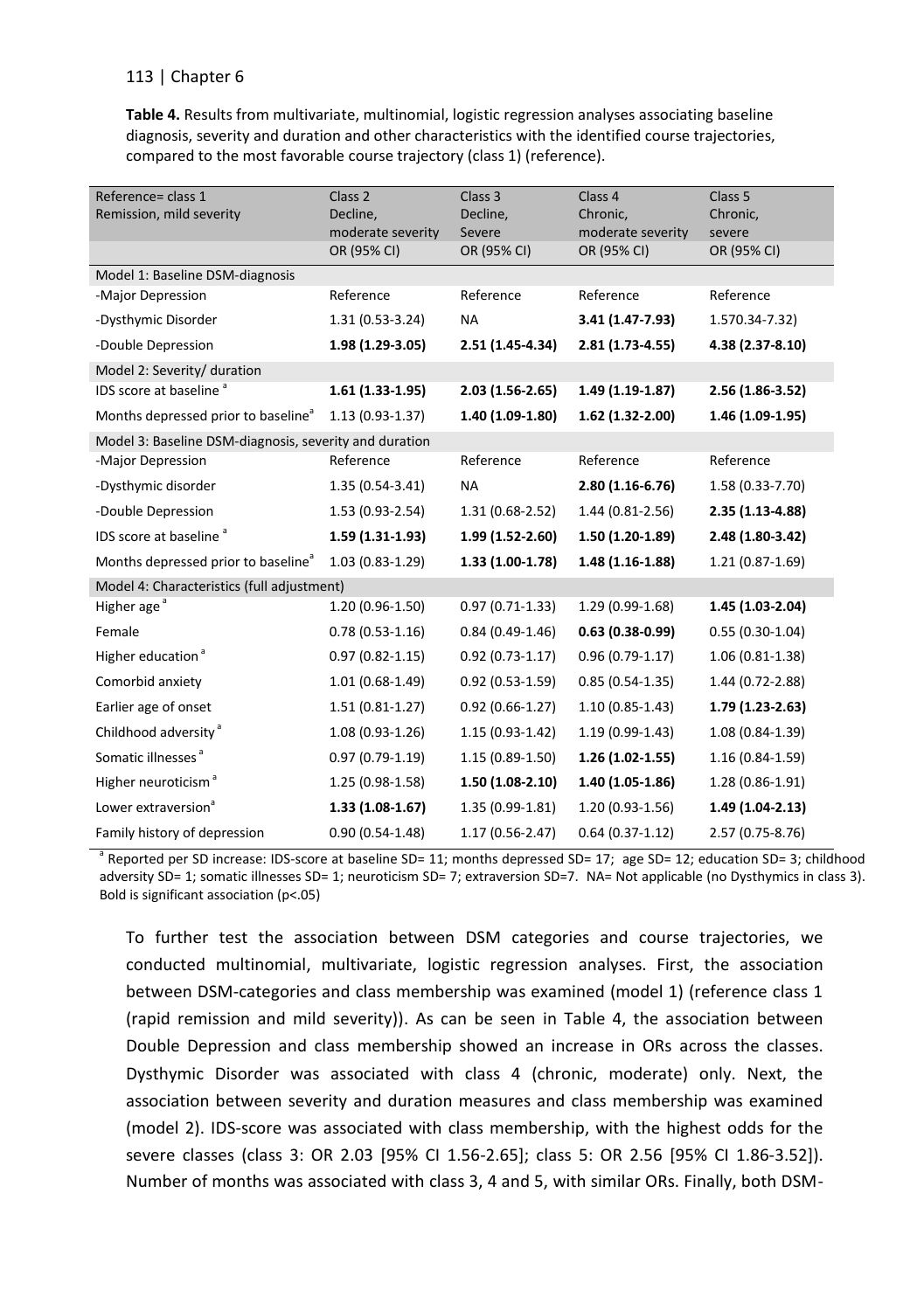categories and severity and duration measures were examined in one multivariate, multinomial, logistic regression model in order to test whether DSM-categories would have additional predictive value over duration and severity measures only, in predicting class membership (model 3). Whereas IDS-score continued to predict class membership, Double Depression was only associated with class 5 (chronic, severe). Dysthymic Disorder still predicted class membership for class 4.

# *Characteristics of the classes and their predictive value on course trajectories*

Whereas class 1 significantly differed on a broad range of characteristics (lower age, more females, less childhood adversity, less somatic illnesses, lower neuroticism, higher extraversion) from the other classes, differences among the other four classes were less profound (Table 3). The fourth class (chronic, moderate) was significantly older than class 1 and 3 and had a significantly higher number of somatic illnesses, compared to class 1 and 2. In addition, the fifth class (chronic, severe) had a lower age of onset, compared to class 1, 3 and 4, and a higher number of family members with depression, compared to class 2 and 4.

In multinomial, multivariate, logistic regression analyses (reference class 1 (rapid remission and mild severity)), lower extraversion was associated with class 2 (decline, severe) (OR 1.33 [95% CI 1.08-1.67]) (Table 4). Higher neuroticism was associated with class 3 (decline, severe). For the two chronic classes more predictors could be identified. A chronic course trajectory of moderate severity (class 4) was associated with being male (OR 1.59 [95% CI 1.01-2.63]), having more somatic illnesses (OR 1.26 [95% CI 1.02-1.55]) and a higher level of neuroticism (OR 1.40 [95% CI 1.05-1.86]). Likewise, a higher age (OR 1.45 [95% CI 1.03- 2.04]), an earlier age of onset (OR 1.79 [95% CI 1.23-2.63]) and a lower level of extraversion (OR 1.49 [95% CI 1.04-2.13]) predicted poorest course trajectory (chronic, severe). First degree family members with depression resulted in high odds for the poorest course trajectory (class 5) (OR 2.57 [95% CI 0.75-8.76]), however not reaching significance. In a post-hoc analysis comparing both chronic classes, a family history of depression was significantly associated with class 5 (chronic severe) membership (OR 4.00 [95% CI 1.14- 14.29]) in addition to an earlier age of onset (reference class 4).

# **DISCUSSION**

The aim of our study was to identify clinically relevant course trajectories in a large cohort of depressed subjects participating in the Netherlands Study of Depression and Anxiety (NESDA) and to compare these with DSM-categories of MDD, Dysthymia and Double Depression. By implementing data driven techniques, we identified five different course trajectories, ranging from mild severity and rapid remission to high severity and chronic course trajectory. LCGA enabled classification of course trajectories beyond the scope of DSM and produced detailed course trajectories, in which heterogeneity during course trajectories is taken into account.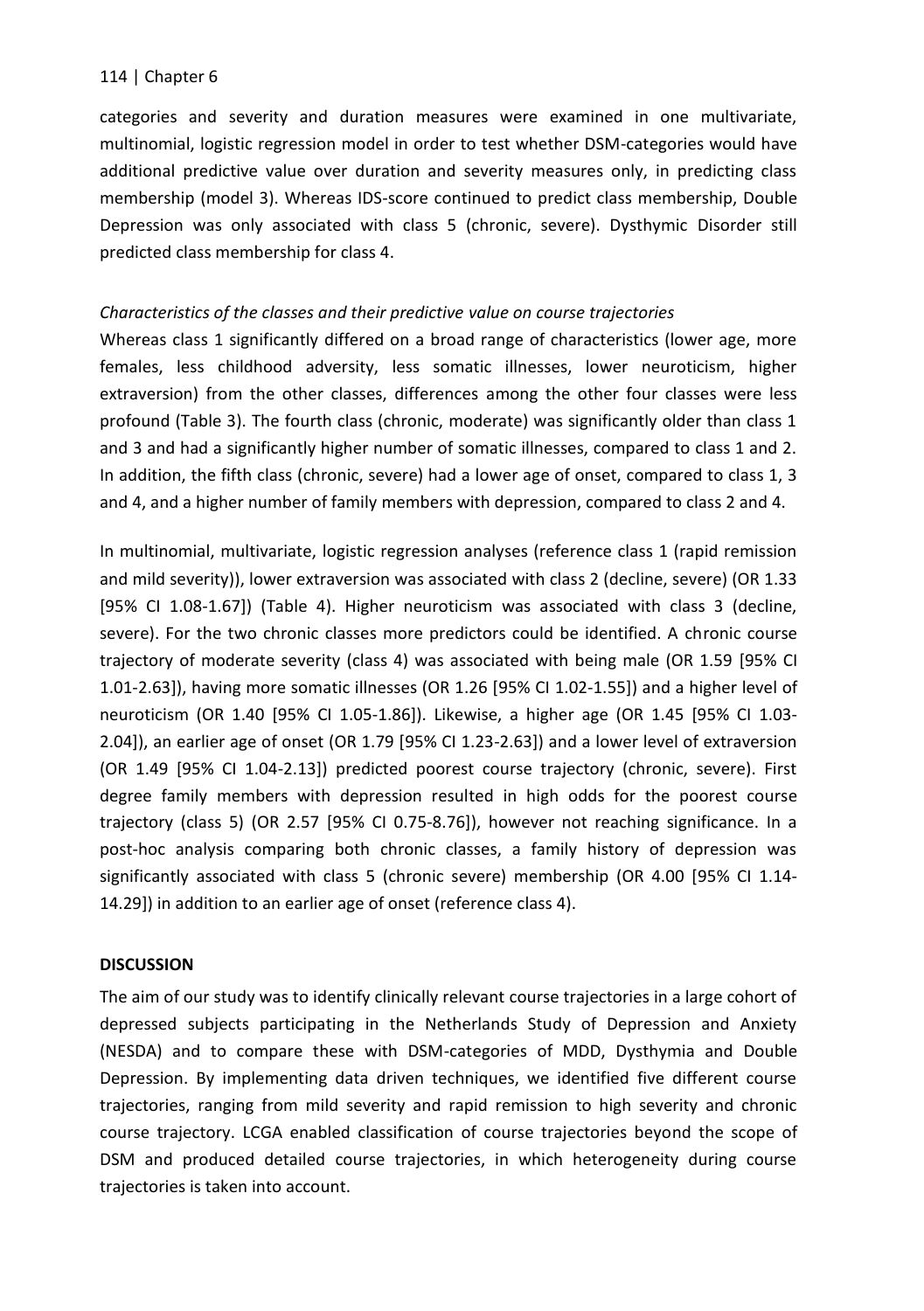Over 40 percent of the respondents had a rapid remission of the depressive symptoms (class 1) and significantly differed on a broad range of characteristics from the other classes, whereas 20 percent of the respondents had a chronic course trajectory (class 4 and 5) that was associated with specific putative predictors of course. Spijker et al. (2002) have found similar percentages of chronic course trajectories of depressed persons in a large 3-year follow-up population based study, however, they did not employ data-driven techniques, such as LCGA. In a recent review, Nandi et al. (2009) described studies that identified distinct course trajectories of depressive symptoms in the general population and their determinants, based on data-driven techniques. Whereas most studies included children, adolescents or young adults, six studies assessed depressive trajectories among adults, including specific samples, like mothers (Campbell et al., 2009) or bereaved caregivers (Li, 2005; Taylor et al., 2008). Despite differences in sample and design, most studies identified several distinct course trajectories, with the most prevalent classes differing in severity of symptoms and often classifying a chronic course trajectory. Some studies also identified classes with increasing symptoms over time (Colman et al., 2007; Olino et al., 2010; Skipstein et al., 2010). As can be seen in Figure 1, a worsening class is lacking in our model. Since we limited our model to clinically relevant classes, representing at least five percent of the respondents, this class was not identified. In a higher-class model we indeed identified a small worsening class of less than five percent (data not shown).

Whereas in clinical practice depressive disorders are classified by DSM-IV-categories, we now present a more empirically based classification of course trajectories, identified by data-driven techniques. The question is raised: are the DSM-IV-depressive categories associated with meaningful clinical course trajectories, or are the course trajectories derived from LCGA, based on severity and duration measures, clinically more relevant? Our aim was to compare DSM-categories with the identified classes. Although the distribution of MDD across classes was largely as expected, a considerable number of Dysthymic Disorder (61.7%) and Double Depression (54.8%) was allocated to the two most favorable classes (class 1 and 2). These results are in line with our previous results on course trajectories of depressive disorders in a large population based study (Rhebergen et al., 2009). In this study, we found that 50.0% of persons with Dysthymic Disorder at baseline were free from any diagnosis after one year, rising to 70.8% after three years. Likewise, 46.4% of persons with Double Depression were free from any depressive diagnosis after one year, rising to 69.1% after three years. These results indicate that the current diagnostic categories do not accurately distinguish or predict clinically relevant course trajectories. Although Dysthymic Disorder and Double Depression are by definition chronic disorders, both our previous work and the current results suggest heterogeneous course trajectories within these diagnostic DSM-categories. To our knowledge, previous comparisons of identified course trajectories with DSM-categories are limited. Olino et al. (2010) investigated the prevalence of lifetime DSM-diagnoses in the identified course trajectories of depression and anxiety from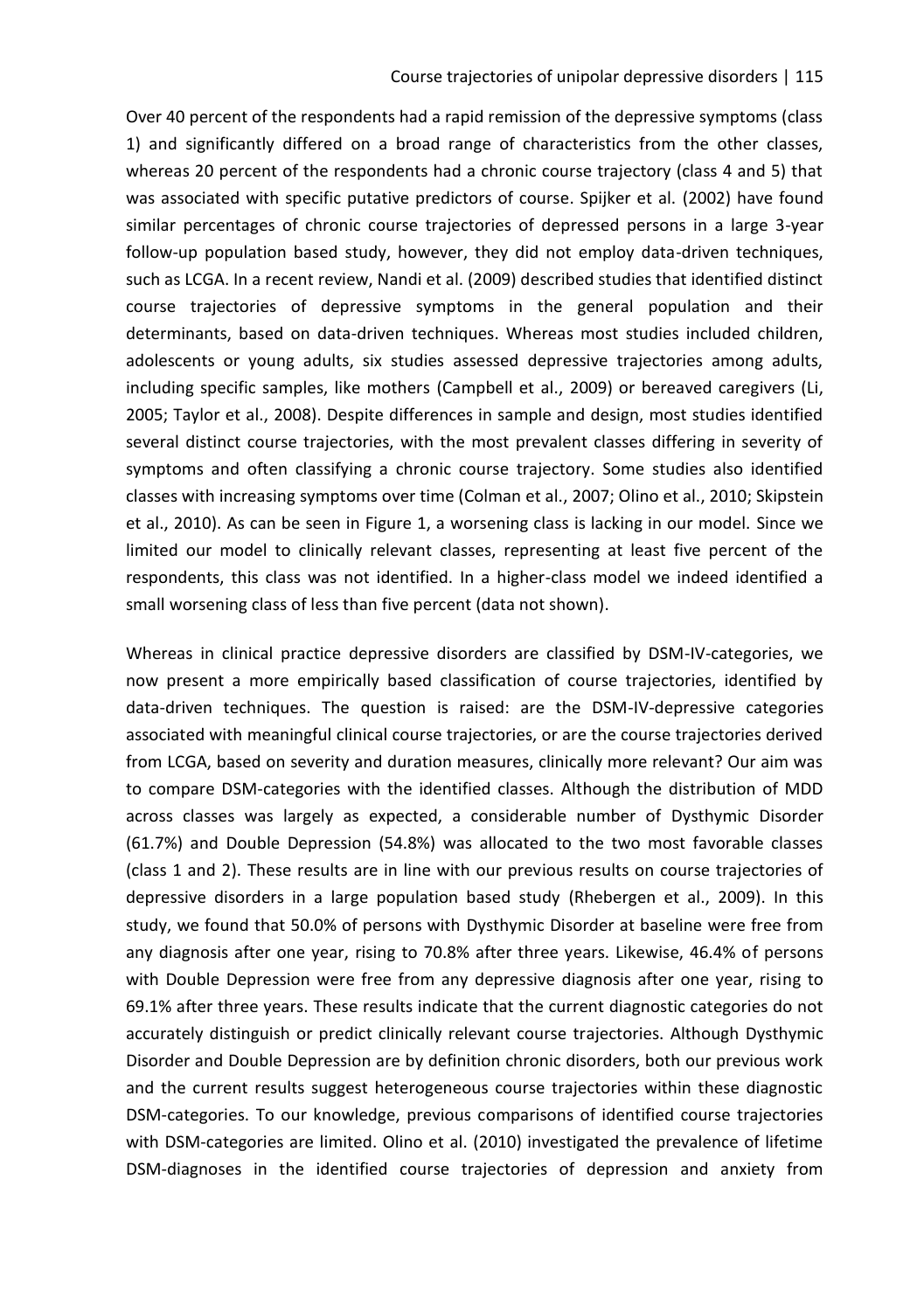adolescence to adulthood in a general population sample. They found a high percentage of persons with Dysthymia in the persistent depressed class. All persons in this class had a lifetime diagnosis of MDD and half (50.0%) had a lifetime diagnosis of Dysthymic Disorder. They concluded that this class seems to represent chronic or Double Depression. We found a similar number of persons with Dysthymic Disorder in our chronic, severe class: Dysthymic Disorder was present in 48.1% of the respondents. However, although percentages of Dysthymic Disorder and Double Depression within classes were as expected, the division of baseline disorders across classes differed from expectations. The majority of persons with Dysthymic Disorder or Double Depression at baseline were allocated to the milder classes. Since Olino et al. (2010) recruited high school students with a history of psychopathology and controls without psychopathology, they did not investigate whether persons with Dysthymic Disorder were allocated as expected to the chronic classes or not. In addition, Olino et al. (2010) did not find a class with decreasing probability of depressive disorder. Comparison to our decreasing symptom classes is therefore hampered. Likewise, probably due to limited follow-up, we did not identify a class with increasing depressive symptoms. In the class with increasing probability of depressive disorder, Olino et al. (2010) identified only a small minority with Dysthymia. They suggest that this class represents persons with brief, recurrent depressive episodes. A more extended follow-up would enable us to investigate the prevalence of Dysthymic Disorder in other course trajectories. Stoolmiller et al. (2005) investigated lifetime depressive diagnoses in the identified classes. None in the very low group, 5.7% in the moderate-decreasing group, 20.0% in the high decreasing group and 29.2% in the high-persistent group were diagnosed with a lifetime depressive disorder. No distinction was made between MDD, Dysthymic Disorder or Double Depression. In addition, this study only included men, hence limiting generalizability to the general population.

Comparison of DSM-categories with measures of severity and duration, by means of multivariate, multinomial, logistic regression analyses, revealed that IDS-score was persistently identified as a predictor for class membership, duration was associated with class 3 and 4 membership, whereas the predictive value of DSM-categories was only marginal. Dysthymic Disorder only predicted class 4 membership (chronic, moderate) and Double Depression only predicted class 5 membership (chronic, severe). These results suggest the importance of a combination of severity and duration measures in predicting course trajectories. However, both Dysthymic Disorder and Double Depression additionally predicted chronic course trajectories (class 1 reference), this suggest that these DSM-IVcategories do have some additional predictive power above severity and duration measures only. In post-hoc analyses, comparing both chronic classes (class 4 reference), DSM-IVcategories were no longer associated with course. We may conclude that DSM-IV-categories predict chronic depression, compared to non-chronic depression, but they do not differentiate between chronic depressions. These findings are in line with previous research (Vuorilehto et al., 2009; Ormel et al., 2004; Spijker et al., 2002). An earlier (albeit non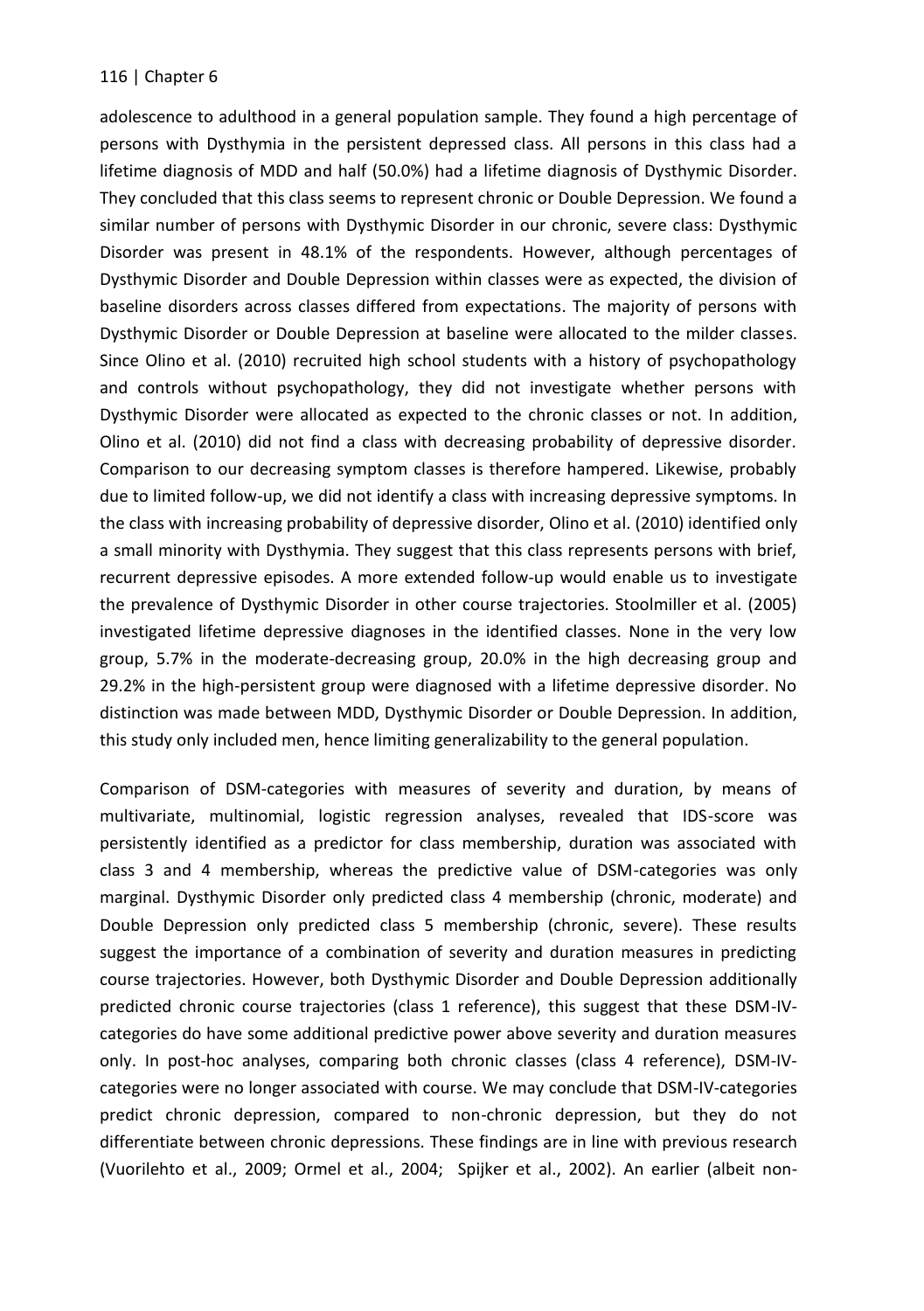longitudinal) Latent Class Analysis-study in the general population also identified a differentiation in subclasses based on severity (Sullivan et al., 1998). In this context, Klein and colleagues (2006) and McCullough et al. (2000, 2003) suggested that the chronic versus non-chronic distinction with a cross-cutting dimension of severity constitutes an important source of heterogeneity in depression. Our results, based on data driven techniques, support the suggestion of McCullough (2003) to characterize depressive disorders on crosscutting categories or dimensions, based on chronicity and severity of the index disorder. Continuous measurements, like the LCI, might contribute to a more thorough classification of depressive disorders that better reflects clinical course trajectories.

The final aim was to examine the association between various characteristics and class membership. In multinomial regression analyses, we observed a preponderance of males, somatic illnesses and a higher level of neuroticism in class 4 (chronic, moderate), and a higher age, an earlier age of onset and lower extraversion in class 5 (chronic, severe) (class 1 reference). Interestingly, we found male sex to be associated with the poorest course trajectory. Previously, this was also demonstrated by Olino et al. (2010) in a sample of adolescents and young adults. They suggested that being female was more associated with transient and episodic forms of internalizing psychopathology. Both somatic comorbidity (Angst et al., 2009) and an earlier age of onset of depression were previously associated with chronic depressions, compared to non-chronic depressions (Angst et al., 2009; Mondimore et al., 2006). Whereas most studies to date did not employ data-driven techniques, Olino et al. (2010) also employed LCGA and concluded that the persistent depression class they identified may reflect an early-onset chronic form of depression (>70% chance of being depressed at each time interval), whereas the second depression class they identified may reflect an adult-onset, episodic form of depression with <25% chance of being depressed at each time interval. Since Olino and colleagues (2010) included adolescents, comparison with our results is hampered. However, a considerable number of persons in our study reported the onset of their depressive episodes prior to 18 years (29.4%). The mean age of onset was 27.5 (±12.7) years (median=25.0 years). Hence, a considerable number of persons had their first depressive episode in adolescence. Klein et al. (1999) also demonstrated that the earlyonset subtype was associated with a poorer course trajectory as well as greater family history of mood disorders. In our model, family history of depression showed high odds (OR 2.57 [95% CI 0.75-8.76]) for the poorest course trajectory (class 5) (class 1 reference), but this did not reach significance. Likewise, Angst et al. (2009) could not demonstrate significant differences between a family history of depression between chronic and nonchronic depressions. Some other studies based on data-driven techniques identified family history of depressive symptomatology as a predictor for poor course trajectories. Stoolmiller et al. (2005) found that parental depressive symptoms contributed to class discrimination. It discriminated the high-persistent class from the other three classes. This finding was replicated by Olino et al. (2010), who concluded that this pattern suggests that persistent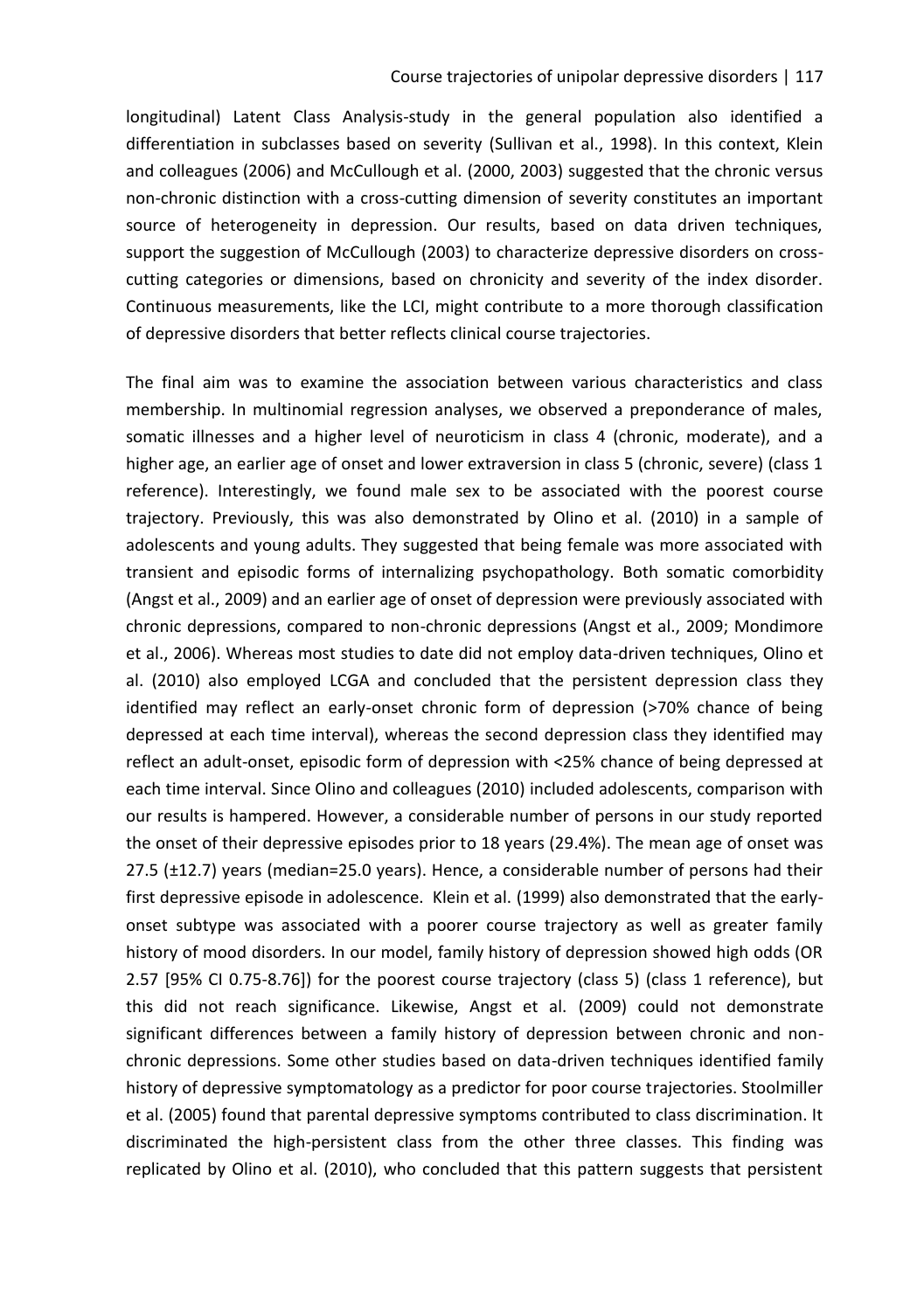depression may represent a more familial form of the disorder. Our findings on personality dimensions are in line with previous reports. Both high neuroticism and low extraversion were previously found to be associated with chronicity (Robison et al., 2009; Wiersma et al., 2011).

Previous studies failed to demonstrate significant differences between various chronic depressions on a variety of characteristics (McCullough et al., 2003; Yang and Dunner, 2001). Klein (2006) suggested that the nature of chronic depression varies over time within individuals, indicating that the various manifestations of chronic depression in DSM-IV do not represent distinct disorders. In post-hoc analyses, comparing both chronic classes (class 4, chronic, moderate and class 5, chronic severe) we found that age of onset and a family history of depression differentiated between the two chronic classes (4 and 5). Lyons et al. (1998) and more recently Kendler et al. (2009) suggested that early age-of-onset does typify a subtype of depressive disorders, with poorer course trajectories. Hence, our fifth class (chronic, severe), characterized by greater severity, an early age of onset and a higher familial loading may typify a distinct subtype and may be informative for etiological research.

# **Strengths and limitations**

The present study is one of the largest to date to longitudinally investigate the existence of depressive course types in a large cohort of depressed subjects by data-driven methods. Furthermore, a wide range of putative predictors was tested. However, it should be noted that LCGAs draw upon mathematical models that cannot account for a great variety of fluctuations in symptom levels. As Judd et al. (Judd and Akiskal, 2000; Judd et al., 2002) state, there is strong evidence during the long-term course of illness that Major, Minor, Dysthymic and subsyndromal symptoms wax and wane within the same patient and that these symptomatic periods are interspersed in the overall course within times when patients are remitted and symptom free. This pleiomorphic course cannot completely be described by LCGA. In addition, by excluding persons with a remitted depression insight into the course trajectories of probable recurrent depression is not provided. This requires further research but falls outside the scope of this study. Likewise, LCI assessment over a more extended time period might identify course trajectories that could not be captured in the rather short time frame of the current study, for example relapse symptomatology. Furthermore, it should be noted that classification of persons based on the most likely class membership may mean that for some persons classification is highly accurate, while for others the posterior probabilities lie much closer to each other, making classification less accurate. In subsequent analyses of class differences, these differences between persons are not taken into account which may lead to distorted estimates and standard errors. However, in our model, mean posterior probabilities ranged from 0.96-0.97 across classes, indicating that assigning individuals to their class was done with precision. Finally, Life Chart Interviews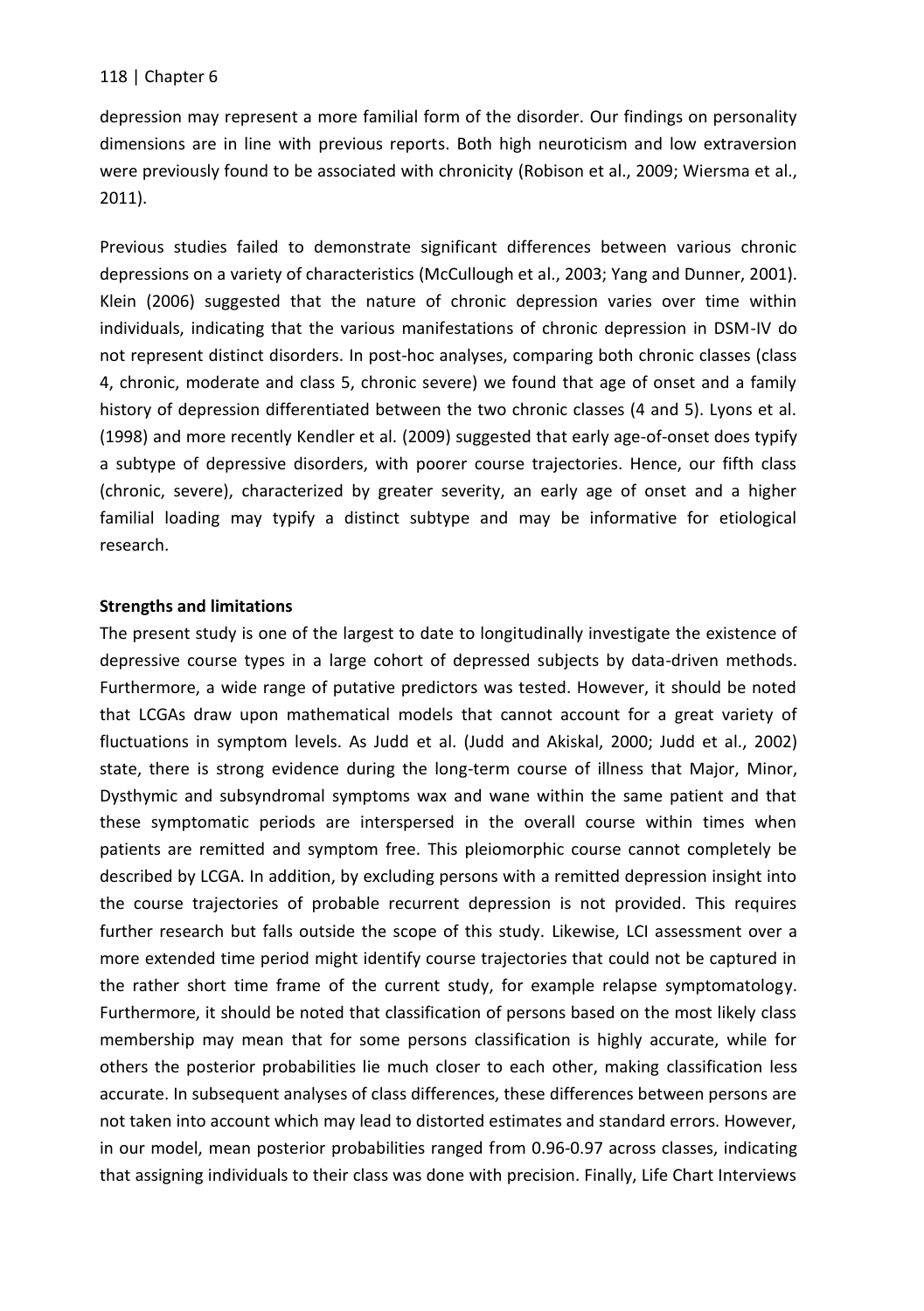retrospectively assess depressive symptoms and perceived burden, which is prone to recall bias.

To conclude, MDD, Dysthymic Disorder and Double Depression did not adequately match empirically derived course trajectories for unipolar depression. For the future classification of unipolar depression, it may be wise to retain the larger, heterogeneous category of unipolar depression, adopting cross-cutting dimensions of severity and duration to further characterize patients. Life Chart Interview-information may be helpful for clinical practice, as it combines both severity and course information. In addition, the identified putative predictors facilitate identification of persons at risk for chronic course trajectories in clinical care.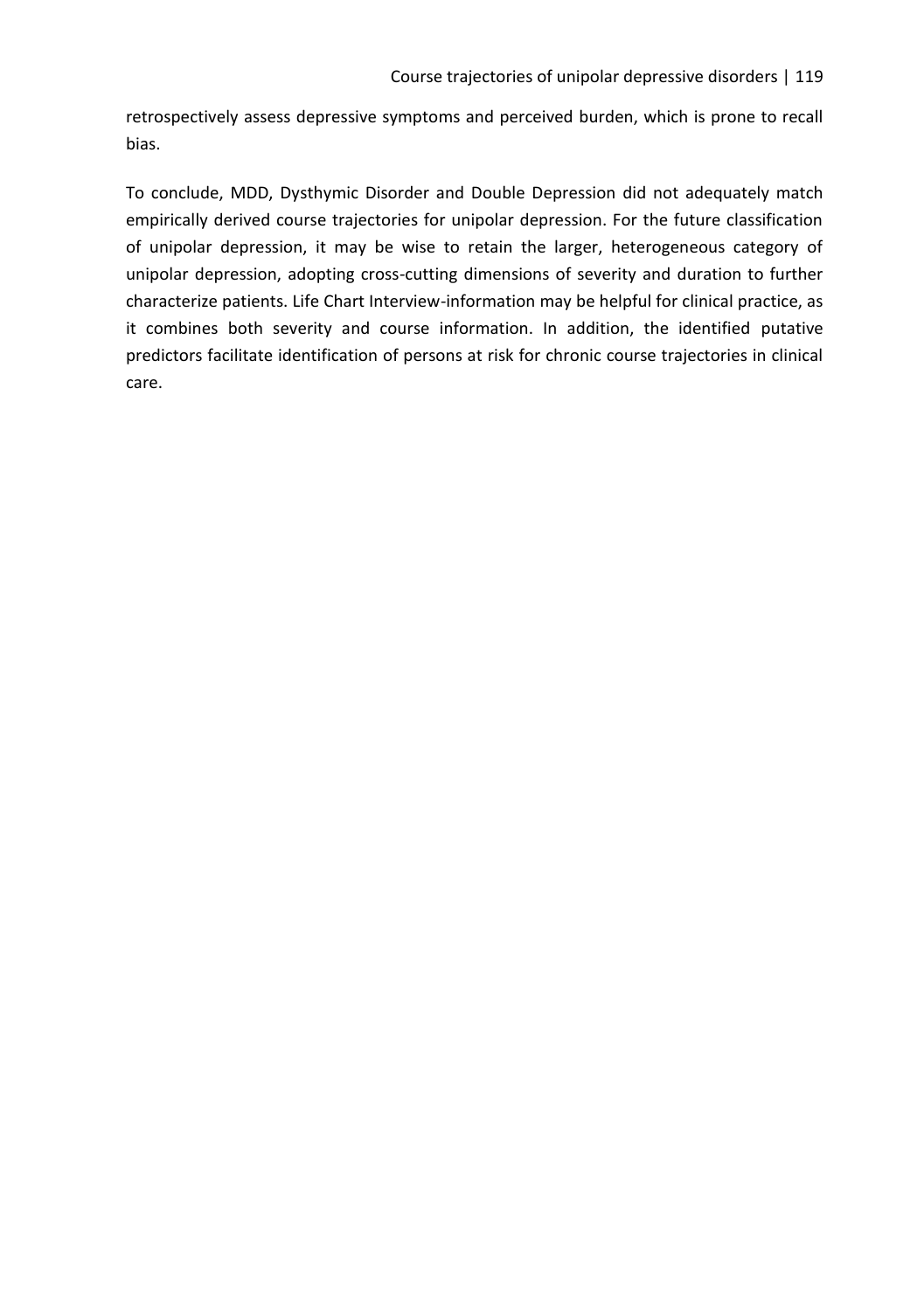#### **REFERENCES**

Angst J, Gamma A, Rossler W, Ajdacic V, Klein D. Long-term depression versus episodic major depression: results from the prospective Zurich study of a community sample. Journal of Affective Disorder 2009; 115: 112-121.

Angst J, Wicki W. The Zurich Study. XI. Is dysthymia a separate form of depression? Results of the Zurich Cohort Study. European Archives of Psychiatry and Clinical Neuroscience 1991; 240: 349-354.

Bijl R, Van Zessen G, Ravelli A, De Rijk C, Langendoen Y.The Netherlands Mental Health Survey and Incidence Study (NEMESIS): objectives and design. Social Psychiatry and Psychiatric Epidemiology 1998; 33: 581-586.

Campbell SB, Morgan-Lopez AA, Cox MJ, McLoyd VC. A latent class analysis of maternal depressivesymptoms over 12 years and offspring adjustment in adolescence. Journal of Abnormal Psychology 2009; 118: 479-493.

Chwastiak LA, Von Korff M. Disability in depression and back pain: evaluation of the World Health Organization Disability Assessment Schedule (WHO DAS II) in a primary care setting. Journal of Clinical Epidemiology 2003; 56: 507-514.

Colman I, Ploubidis GB, Wadsworth MEJ, Jones PB, Croudace TJ. A longitudinal typology of symptoms of depression and anxiety over the life course. Biological Psychiatry 2007; 62: 1265-1271.

Costa PT, McCrae RR. Domains and facets: hierarchical personality assessment using the revised NEO personality inventory. Journal of Personality Assessment 1995; 64: 21-50.

Fyer AJ, Weissman MM. Genetic linkage study of panic: clinical methodology and description of pedigrees. American Journal of Medical Genetics 1999; 88: 173-181.

Hayden EP, Klein DN. Outcome of dysthymic disorder at 5-year follow-up: the effect of familial psychopathology, early adversity, personality, comorbidity, and chronic stress. American Journal of Psychiatry 2001; 158: 1864-1870.

Judd LL, Akiskal HS. Delineating the longitudinal structure of depressive illness: beyond clinical subtypes and duration thresholds. Pharmacopsychiatry 2000; 33: 3-7.

Judd LL, Schettler PJ, Akiskal HS. The prevalence, clinical relevance, and public health significance of subthreshold depressions. Psychiatric Clinics of North America 2002; 25: 685-698.

Jung T, Wickrama K. An introduction to LCGA and GMM. Social and Personality Psychology Compass 2008; 2: 302- 317.

Kendler KS, Fiske A, Gardner CO, Gatz M. Delineation of two genetic pathways to major depression. Biological Psychiatry 2009; 65: 808-811.

Klein DN, Schatzberg AF, McCullough JP, Keller MB, Dowling F, Goodman D, Howland RH, Markowitz JC, Smith C, Miceli R, Harrison WM. Early- versus late-onset dythymic disorder: comparison in out-patients with superimposed major depressive episodes. Journal of Affective Disorders 1999; 52: 187-196.

Klein DN, Shankman SA, Rose S. Ten-year prospective follow-up study of the naturalistic course of dysthymic disorder and double depression. American Journal of Psychiatry 2006; 163: 872-880.

Lamers F, Hoogendoorn A, Smit J, van Dyck R, Zitman FG, Nolen WA, Penninx BW. Sociodemographic and psychiatric determinants of attrition in the Netherlands Study of Depression and Anxiety (NESDA). Comprehensive Psychiatry 2012; 53: 63-70.

Li LW. From caregiving to bereavement: trajectories of depressive symptoms among wife and daughter caregivers. Journal of Gerontology 2005; 60: 154-168.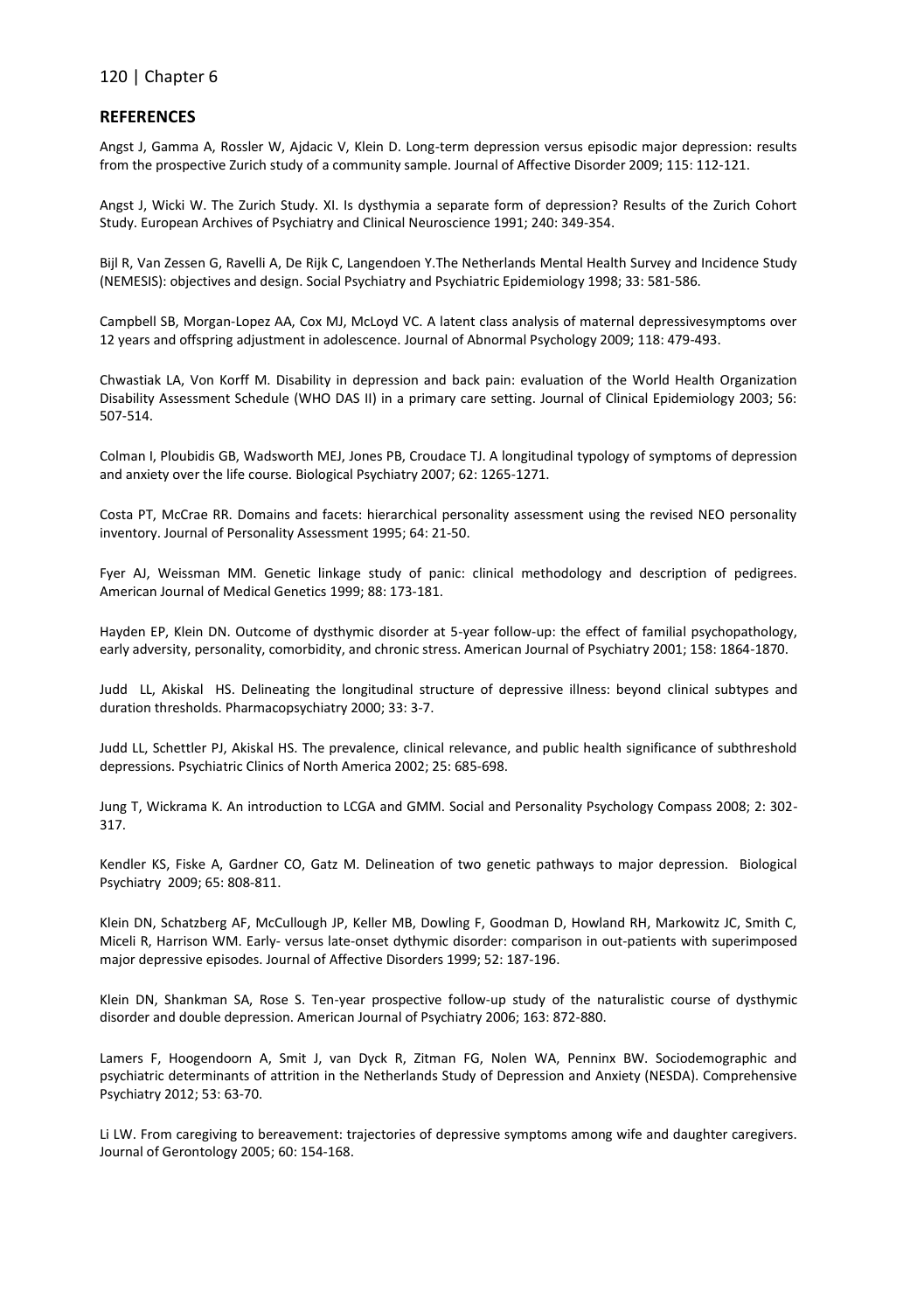Lyketsos C, Nestadt G. The life-chart method to describe the course of psychopathology. International Journal of Methods in Psychiatric Research 1994; 4: 143-155.

Lyons MJ, Eisen SA, Goldberg J, True W, Lin N, Meyer JM, Toomey R, Faraone SV, Merla-Ramos M, Tsuang MT. A registry-based twin study of depression in men. Archives of General Psychiatry 1998; 55: 468-472.

McCullough JP, Klein DN, Keller MB, Holzer CE, Davis SM, Kornstein SG, Howland RH, Thase ME, Harrison WM. Comparison of DSM-III-R chronic major depression and major depression superimposed on dysthymia (double depression): validity of the distinction. Journal of Abnormal Psychology 2000; 109: 419-427.

McCullough JP, Klein DN, Borian FE, Howland RH, Riso LP, Keller MB, Banks PL. Group comparisons of DSM-IV subtypes of chronic depression: validity of the distinctions, part 2. Journal of Abnormal Psychology 2003; 112: 614- 622.

Mondimore FM, Zandi PP, Mackinnon DF, McInnis MG, Miller EB, Crowe RP, Scheftner WA, Marta DH, Weissman MM, Levinson DF, Murphy-Ebenez KP, Depaulo JR, Potash JB. Familial aggregation of illness chronicity in recurrent, early-onset major depression pedigrees. American Journal of Psychiatry 2006; 163: 1554-1560.

Muthén LK, Muthén BO. Mplus User's Guide. Fifth Edition. 2007. Muthén and Muthén, Los Angelas, CA.

Nandi A, Beard JR, Galea S. Epidemiologic heterogeneity of common mood and anxiety disorders over the lifecourse in the general population: a systematic review. BMC Psychiatry 2009; 9: 31.

Nylund KL, Asparouhov T, Muthen BO. Deciding on the number of classes in Latent Class Analysis and Growth Mixture Modeling: a Monte Carlo Simulation Study. Structural Equation Modeling 2007; 14: 535-569.

Olino TM, Klein DN, Lewinsohn PM, Rohde P, Seeley JR. Latent trajectory classes of depressive and anxiety disorders from adolescence to adulthood: descroption of classes and associations with risk factors. Comprehensive Psychiatry 2010; 51: 224-235.

Ormel J, Oldehinkel AJ, Nolen WA, Vollebergh W. Psychosocial disability before, during, and after a major depressive episode: a 3-wave population-based study of state, scar, and trait effects. Archives of General Psychiatry 2004; 61: 387-392.

Penninx BW, Beekman AT, Smit JH, Zitman FG, Nolen WA, Spinhoven P, Cuijpers P, De Jong PJ, Van Marwijk HW, Assendelft WJ, Van der Meer K., Verhaak P, Wensing M, De Graaf R, Hoogendijk WJ, Ormel J, Van Dyck R. The Netherlands Study of Depression and Anxiety (NESDA): rationale, objectives and methods. International Journal of Methods in Psychiatric Research 2008; 17: 121-140.

Rhebergen D, Beekman AT, De Graaf R, Nolen WA, Spijker J, Hoogendijk WJ, Penninx BW. The three-year naturalistic course of major depressive disorder, dysthymic disorder and double depression. Journal of Affective Disorders 2009; 115: 450-459.

Rhebergen D, Batelaan NM, De Graaf R, Nolen WA, Spijker J, Beekman ATF, Penninx BWJH.The 7-year course of depression and anxiety in the general population. Acta Psychiatrica Scandinavica 2011; 123: 297-306.

Robison EJ, Shankman SA, McFarland BR. Independent associations between personality traits and clinical characteristics of depression. Journal of Nervous and Mental Disorders 2009; 197: 476-483.

Rush AJ, Giles DE, Schlesser MA, Fulton CL, Weissenburger J, Burns C. The Inventory for Depressive Symptomatology (IDS): preliminary findings. Psychiatry Research 1986; 18: 65-87.

Rush AJ, Gullion CM, Basco MR, Jarrett RB, Trivedi MH. The Inventory of Depressive Symptomatology (IDS): psychometric properties. Psychological Medicine 1996; 26: 477-486.

Shankman SA, Klein DN. Dimensional diagnosis of depression: adding the dimension of course to severity, and comparison to the DSM. Comprehensive Psychiatry 2002; 43: 420-426.